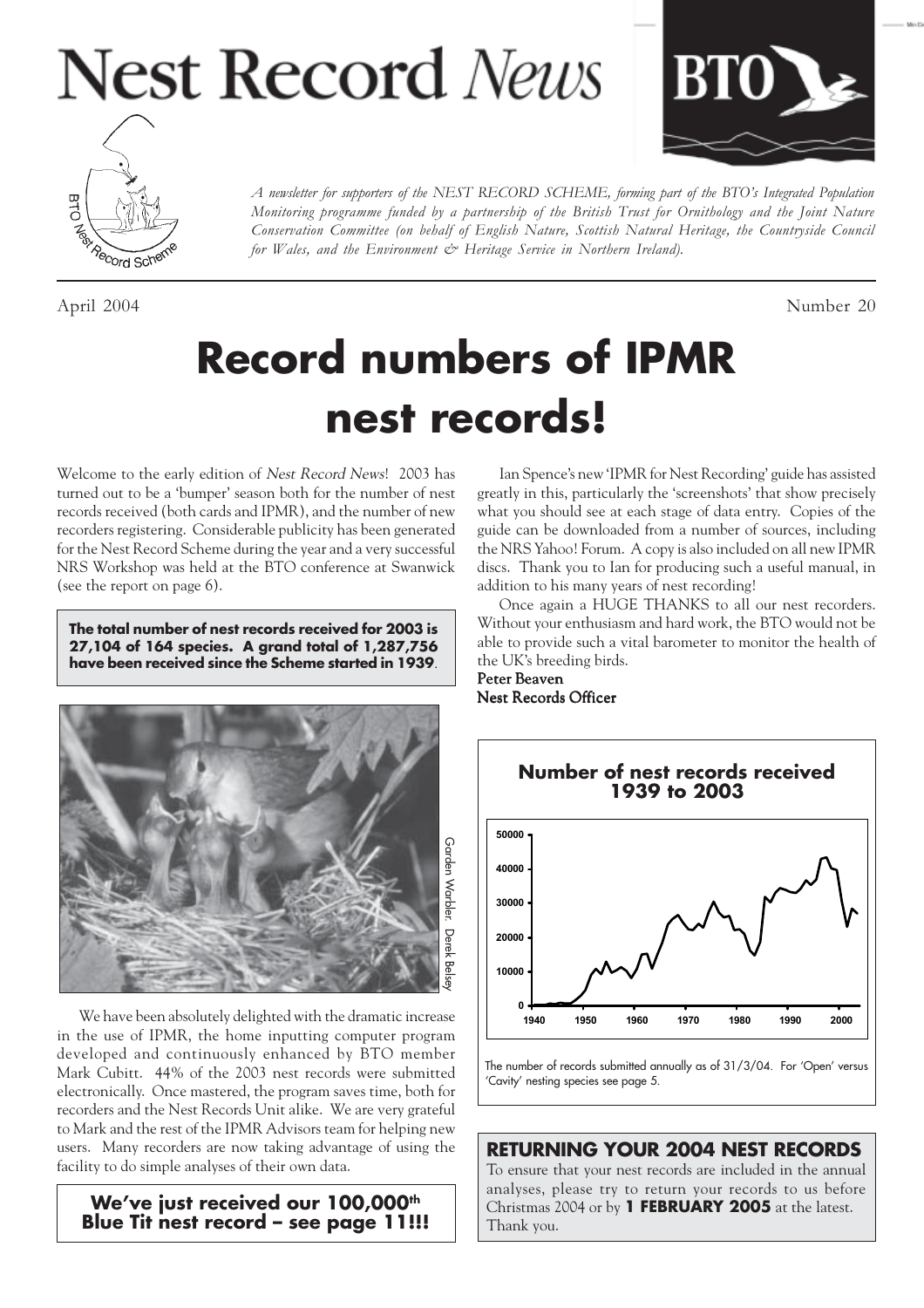## **Properly addressed**

No, we are not talking about what BTO staff wish to be called, but it is a polite reminder to ask you to include the words 'Nest Records' on your envelope! That way it doesn't need to be opened until it reaches the right desk at the Nunnery. It also saves the Post Room team time first thing in the morning as they deal with the huge mountain of BTO post. Thank you.

#### **Who are you?**

Following our appeal in the last issue of Nest Record News most recorders have included their contact details with their cards.

We still received a few anonymous card batches during the year. Unfortunately we have no way of acknowledging these records, nor sending out replacement materials.

Please remember to include a Summary Form with your records, as this means that we can process your records more efficiently than if we have to write one out for you and count up your cards. (This does not apply to IPMR records – we can calculate your totals from your submission file).

## **All 'active' nests**

Please note that we are not just interested in successful nests. It is vital to send in records for all nests including those that fail so that we can calculate nest failure rates accurately.

We welcome all records for any 'active' nests, particularly those with more than one visit. However, we are unable to use records for nests that are abandoned or destroyed before the first visit.



Blackcap. L Baxter

#### **Just one more visit?**

We've said this before but we hope you don't mind us mentioning it again!

'Multiple visit' records provide us with so much more information than a single date. If the nest is visited more than once then we are able to calculate the daily failure rates of eggs and/or young.

We are aware that many recorders monitor nests in isolated locations, so returning a second time to a nest may not be easy. Perhaps you might know someone to carry out an extra check on your behalf (an enthusiastic 'trainee' ringer, or a local person, perhaps?) to make your cards even more valuable. Thank you.

## **Handwriting**

Most nest record cards (with the exception of Schedule 1 species) are input out-of-house. To reduce inputting errors, please ensure that your handwriting is as clear as possible.

## **Which version of IPMR are you using?**

The current version of IPMR is 2.1.75 (as of 31 March 2004). The program is constantly being developed so to stay up to date, please subscribe to the IPMR Forum (send an email to btoipmrsubscribe@yahoogroups.com) to be kept informed about upgrades. Alternatively visit the BTO website regularly where you can download the latest version.

#### **Late records**

Although the usual deadline for nest records is 1 February, we still receive records after this date. Late cards may not be included in the analyses but are added to the NRS totals table in the next edition of Nest Record News.

## **Some other important totals**

Card/IPMR batches received for 2003: 446 'Starter Packs sent out (2003): 237 Number of 'active' nest recorders (as of 31/03/04): 757

Nest Record News is sent free to all participants in the BTO Nest Record Scheme. To request further copies or obtain a 'Starter Pack', please contact the Nest Records Officer (address on back page). Articles for future issues are always welcomed!

## **Contents**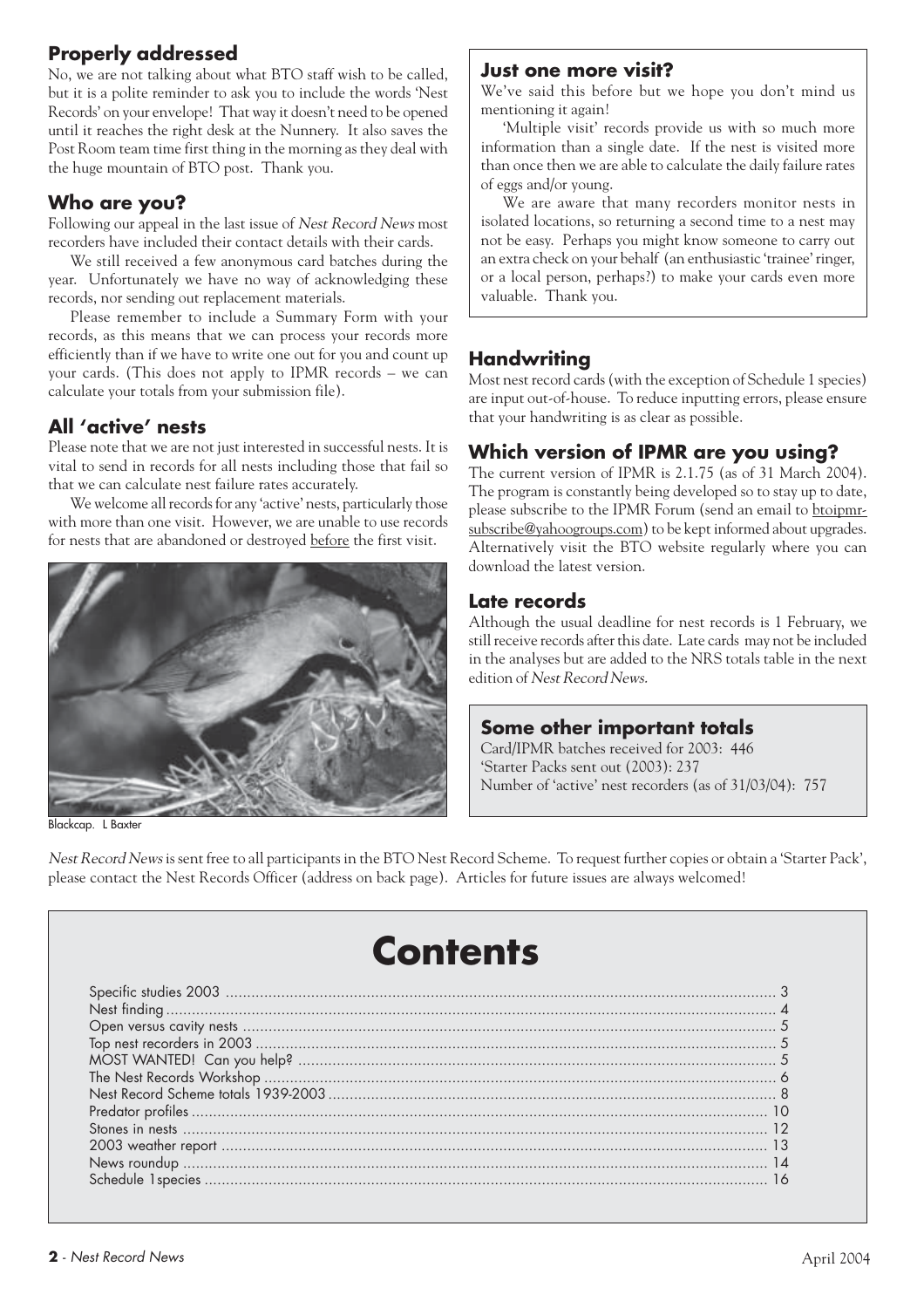## **Specific studies 2003**

What did recorders think about the breeding season in 2003? Many of you wrote to us to tell us about the mixed fortunes of your study populations over the last 12 months.

A J Dalton

#### **Tits**

David Counsell's reported a "sad, even catastrophic breeding season" for the population of Blue and Great Tits that he monitors in Kent, with mean number of chicks fledged per



brood as low as 1.2 and 1.1 respectively. This reflected the situation across much of Britain.

Wet and humid weather at the start of the season appeared to accelerate leaf growth and thus caterpillar development, causing a lack of synchrony between the energy requirements of nesting birds and the amount of food available to them, as reported from Wytham Woods. Many recorders, including Nigel Judson (Leicestershire), Bryan Thorne of the English Nature Devon team, Ivan Proctor (Gloucestershire) and Michael Holmes (Northumbria RG) noted that occupancy rates of tit species were relatively high at the beginning of the season. Howver, below average clutch sizes were recorded by Colin Lythgoe (Cheshire), Alan Old (Cumbria) and Nigel Judson (Leicestershire).

The situation was not helped by heavy rainfall in the third week of May resulting in high levels of clutch desertion, as noted by Heather Woodland (Devon), and increased chick mortality, leading to small brood sizes, for both Blue and Great Tits at many sites. It certainly was grim up North, with Phil May (Stirling) and Alan Old (Cumbria) both reporting a reduction in fledgling numbers, and populations did not fare much better further south. At Colin Lythgoe's site (Cheshire), Great Tits fledged an average of 2.9 young per brood compared with a mean of 7.3 during the previous season and Blue Tits experienced a drop in the mean number of fledglings from 8.7 in 2002 to just 2.5 in 2003. Ivan Proctor (Gloucestershire) observed a similar fall in brood sizes, with the number of fledglings per nest reduced to 2.5 for both species. Bryan Thorne (Devon) reported that 2003 was the worst year in terms of Great Tit productivity since 1999, although Blue Tits seemed to be less severely affected by the weather. The same could not be said of the Blue Tits at WWT (Dyfed) in Llanelli, where Tony Jenkins informs us that nearly half of all nests failed completely and fledging success fell to just 14%.

However, it wasn't all bad news and tit populations in some parts of the country appeared to escape relatively unscathed. Nestbox populations monitored by Jan Pritchard and Glynis Fenn (both in Kent), Gordon Vaughan (Devon), Dave Reed (mid-Wales) and by Ken Capps (South Yorkshire) all experienced 'normal' seasons with no serious declines in productivity. Sara Brown (North Yorkshire) observed that productivity was extremely variable even at a very local scale, with pairs in some woods fledging large broods, whilst others in nearby woods failed at the egg/small young stage.

#### **Pied Flycatchers**

Success was also mixed for Pied Flycatchers. Dave Reed (mid-Wales) and Michael Holmes (Northumbria) noted 'average' occupancy rates in 2003, whilst both David Morgan (Devon) and Tony Ormond (Merseyside) reported increased box occupancy. Elsewhere the picture was less rosy, however, with major declines in occupancy observed by Tony Crease in North Yorkshire (90% decline), Kenneth Hindmarch in Cumbria (75% decline) and Dave Fulton in Shropshire (50% decline). Tony Jenkins ( Llanelli) and John Holland (Hertfordshire) also reported a drop in the number of breeding pairs.

The Pied Flycatcher breeding season appeared to be very extended in 2003, with unusually early nesting attempts reported by Tony Jenkins (Llanelli) and Alan Old (Cumbria) including a bird observed by Tony Ormond (Merseyside) laying on the 11 June. However, even in areas where occupancy rates were relatively high, heavy rain caused serious increases in chick mortality, particularly for early broods, as noted by David Morgan and Bryan Thorne (both in Devon), Dave Reed (mid-Wales) and Dave Fulton (Shropshire) where 80% of offspring died due to starvation. Exceptions were Tony Ormond's (Merseyside) site where productivity actually increased and Alan Old's (Cumbria) site where the rain fell during the incubation period, reducing losses.

#### **Other species**

Occupancy rates and the number of broods per pair both declined in Tony Jenkins' (Llanelli) House Sparrow population, and occupancy rates and brood sizes also fell in the Tree Sparrow population monitored by David Turner (North Yorkshire). John Clarke's ongoing Spotted Flycatcher project in Worcestershire recorded a worrying decline in the number of breeding pairs in 2003. David Oliver near Fife observed a dramatic decline of over 70% in a local Swallow population.

Overall 2003 seems to have been a pretty poor season, thanks mainly to the good old British weather. However, nest predators also played their part. Dave Reed (mid-Wales) and Ken Capps (South Yorkshire) both reported widespread woodpecker damage to boxes. John Holland in Hertfordshire estimated that mice destroyed almost 90% of nests in boxes at his study site. Dave Leech



Occupancy of the Sparrow 'terrace' at WWT Llanelli was down in 2003. Only sixteen of the compartments were used (compared with twenty in 2002). Photo: Tony Jenkins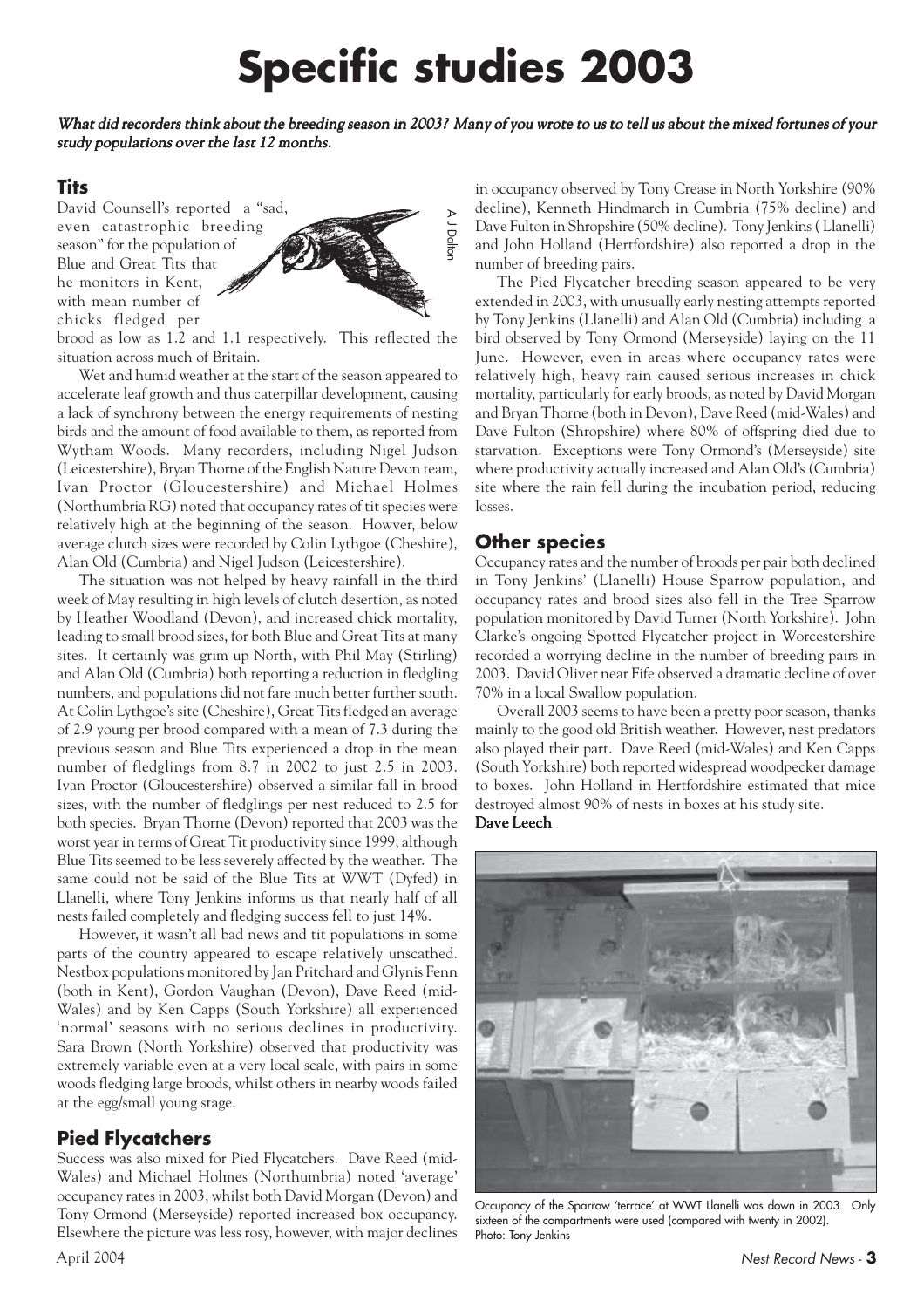## **Nest finding**

Most nest recorders will have experienced difficulty in finding the nests of certain species at some time or other, but patience and experience usually overcomes this. We hope that these articles, written by two major contributors to the NRS, will assist and inspire other recorders.

### **Nest finding is not an exact science!**

Developing knowledge of the favoured habitat and picking up the alarm calls for the species plays a large part. For example, a hen Tree Pipit might be sometimes heard when there is no male singing. She may then be seen working her way out along a branch and then dropping straight down with a tendency to parachute like the male in song flight. This is a sure sign that she is going to the nest, but then the problems often start! She may run for up to 30 metres and then sit very tight, or even run off again. The answer is to give her about 50 minutes and watch for the bird coming off to feed. If all is quiet she will almost certainly come directly off the nest, and if there are eggs she may make a 'zeep' call as she does so. If there are young, both adults may make the 'peep' alarm when going to the nest with food, but there will be much less running to the nest, and possibly more running from it. The nest is most likely to be hidden under a tuft of grass or in the bracken that this species appears to love so much.

Another bird that can cause problems for nest recorders (as well as for those counting numbers) is Nightjar. Spending time out at night can be confusing and is basically a waste of time as the males move around a great deal and will at times be a long way from the nest. They do however spend the day quite near the nest. The first calls and wing clapping of the evening (usually from about 9.30 onwards) will be near to where the nest is. If the site is in bracken or heather with birch trees, the most likely nesting place will be under a thick and bushy birch about 3 metres high where there is likely to be a bare patch. The sitting bird may be difficult to spot but what may help, especially if in conifers, is the presence of droppings. These are brown and white and about the size of a pea. If these are seen, then the nest should not be far away. A pile of droppings on a piece of wood will be one of the males' resting places.

All larks tend to run from the nest before flying. Skylark will (if the observer is not too close) come back low and fast and hover for a moment directly over the nest before dropping down.

Nests of species like Nightingale and Blackcap are usually found in brambles and nettles under a tree or bush, whilst others like Linnet and Whitethroat can be more in the open. All of these may be



found by watching, listening and then tapping likely spots with a stick. Flushing a bird

from a nest in this way does not cause any great distress although excessive disturbance of the nest area may cause desertion. Wearing dark clothing and keeping quiet is essential, and with some species, sitting or even lying down can help. John Little

## **Nest finding on the Web**

A number of (mainly) American birding websites give tips on finding nests for nest recording. Use the Google search engine www.google.com and insert "nest finding" (using the inverted commas) to find them. Happy surfing!

## **Open Nest Recording**

There are no hard and fast rules to finding nests - it's all down to experience. I have been recording for 30 years and in my opinion the two most important factors are HABITAT and BEHAVIOUR. Know your species and its mating cycle. With the likes of Blackbird and Song Thrush keep an eye out for them picking up nesting material, and if they are on the same post or tree, the male will always be close to the nest site.

When migrants arrive, listen for the males singing to establish a nest site to attract a female. They will attract a mate and start building a nest within 2-3 weeks of arrival, and this is probably the best opportunity you will have to find the nest site. Keep a low profile and watch if they go to the same area two or three times with building material. Once you've established where you think the nest might be, move in and try to find it. A stick is very useful for parting nettles or brambles. If you can't find the nest, move back to your original position and repeat the procedure.

Once egg laying is completed and incubation is in full swing, the males will keep a watchful eye over the nest site by perching on telegraph wires or a fence post. They will become agitated if you or a potential predator gets close to the nest site.

If you have not managed to find a nest at the building stage or at egg laying, do not be too disappointed, because when both adults are feeding the young, this is your best chance to secure the nest site. The adults will visit the nest with food on a regular basis. Once again, keep a low profile, watch where they go, and after 2-3 visits to the same area, move in quietly, and BINGO! you've found the nest.



Did you focus on the blackbird and almost step on the Blackcap nest? Did you check the rest of the bush after you found the Blackbird?! Drawing by Grant Herbert.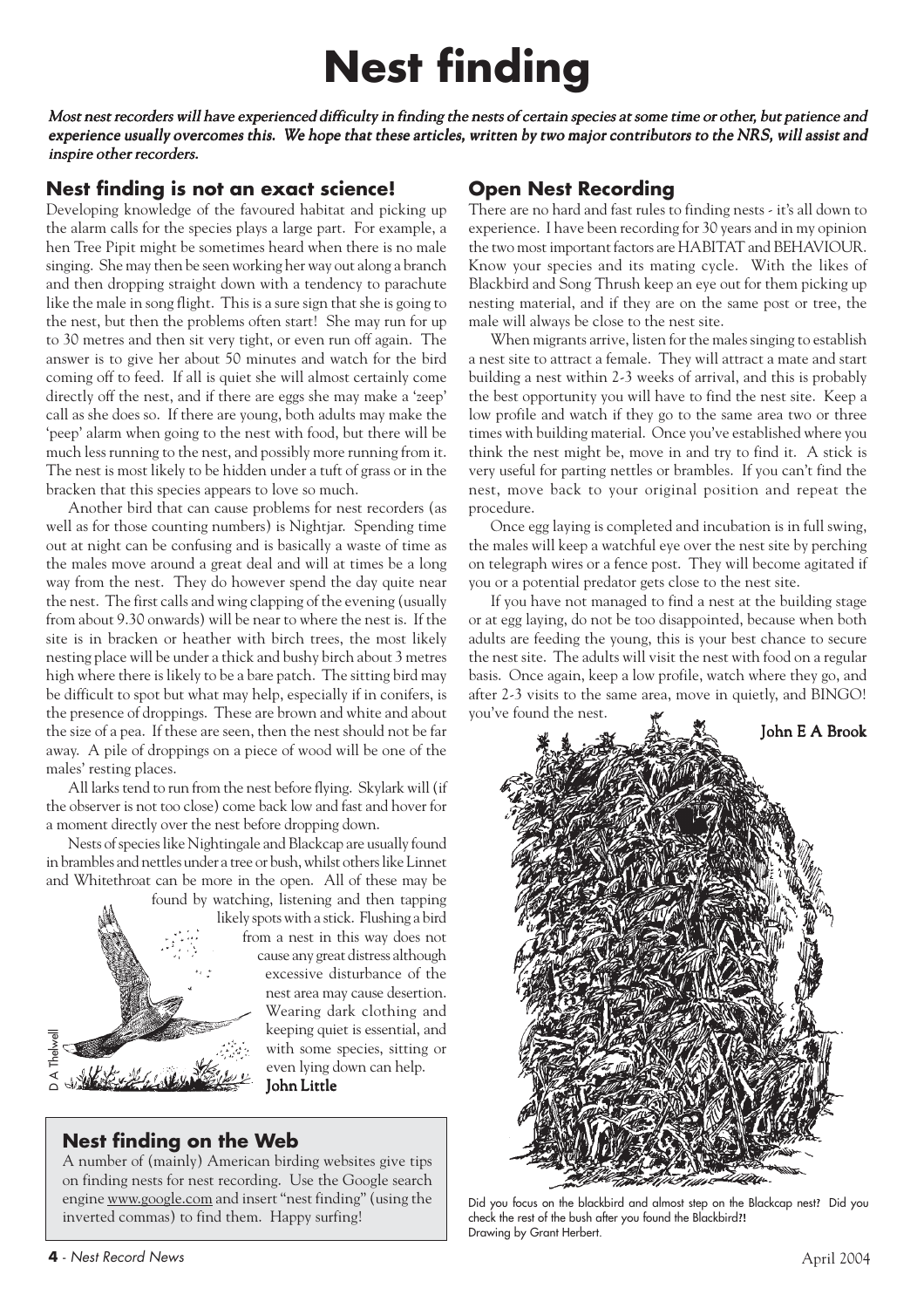#### **Open versus cavity nests**

While the total number of records submitted by nest recorders continues to increase annually, the overall trend masks a worrying decline in the recording of breeding attempts made by open-nesting passerine species such as buntings, finches and warblers since the 1970s (see graph). Since the early 1990s, the records submitted for the 66 species of open-nesting passerine covered by the NRS (excluding corvids and hirundines) have numbered less in total than the combined figure submitted for the 14 species of cavity-nesting passerines covered (tits, sparrows, Starling, Redstart and Pied Flycatcher).

Finding nests of many open-nesting species may be difficult at first, but armed with the relevant information about timing of breeding, typical locations, parental behaviour and searching techniques, not to mention a degree of patience, you may find yourself able to contribute a significant proportion of the national dataset! The previous articles will provide an excellent starting point for a wide range of species.



## **Top Nest Recorders in 2003**

Brook & Cooke (B&C) 1,853 records National Trust, Farne Islands (NTF) 1,777 Birklands RG (BRG) 960 Bob Danson (RD) 798 Merseyside RG (MRG) 636 David Warden (DWA) 628 Lancaster & District Birdwatching Society (LDBW) 434 Louch & Thompson  $(L/T)$  390  $\blacksquare$  Geoff Myers (GWM) 372  $\blacksquare$  Tees RG (TERG) 359  $\blacksquare$  Ivan Proctor (IPR) 350 Dave Hazard (DAVH) 309 Peter Roe (PER) 300  $\blacksquare$  John Lawton Roberts (JALR) 290  $\blacksquare$  Sorby-Breck RG (SOBG) 286  $\blacksquare$ John Lloyd (JVL) 267 Bob Swann (RLS) 248 Kevin Briggs (KBR)  $247$  • Northumbria RG (NRG) 240 • Max Meadows (MOM) 235 • Paul Holness (PRH) 234 Spence, Stratford & Brenchley (IMS) 233 Bob Stevens (RS) 229  $\blacksquare$  Mick Cook & Mike Netherwood (MCMN) 219 Bristol Naturalists' Society (BNS) 206 Michael D Russell (MDR) 206 Souder RG (SDRG) 203 David Oliver (DWO) 203 Nigel Lewis (NJL) 202 East Dales RG (EDRG) 196 Eerry Lewis & Steve Roberts (JMSL/L&R) 196 Nigel Westwood (NJW) 195 North West Norfolk RG (NWNR) 195 Dave Francis (DMF) 194 Alan Old (ABO) 194 Peter Robinson (PJR) 187 Gordon Vaughan (GAV) 184 Neville Powell (NBP) 183 Julian Driver (JDR) 177 Rye Meads Ringing Group (RMRG) 175 David & Diane Bowes (DJB) 168 Jim Hodson (JMH) 165 P Goodlad (PG) 159 WWT Welney (WWTW) 158 R W Grainger et al (JR) 158 - Isabel, Philip & David Hildred (IPDH) 155 -Alan Lowe (ALA) 155 Doug Trigg (DOTR) 153 Clyde RG (CRG) 150 **David Myers (DAM) 149 · John & Chas Holt (J&CH) 144** · Euan Cameron (EDC) 141 Garth Lowe (GAL) 140 Derek Gruar (DEG) 140 Robert J Smith (SMI) 139 Treswell Wood IPM Group (TWIG) 135 Peter Johnson (PEJJ) 134 Derek Holman (DHOL) 133 Stanford RG (MAXP) 132 South Lakeland RSPB Group (GBSL) 125 Gordano Valley RG (GVRG) 123 English Nature Devon Team (PIR) 119 Ronald Turkington (RHT) 118 Rob Husbands (ROXH) 117 Nuth Croger (RUCR) 116 Neil Brown (NGB) 116 N Neil Winter (NEW) 115  $\blacksquare$  Mike Rogers (MHR) 113  $\blacksquare$  Rod Smith (ROS) 111 Rye Bay RG (RBRG) 110 Spurn BO (SPBO) 107 National Trust, Long Nanny (NTLN) 100

## **MOST WANTED! Can you help?**

Now here's a challenge for you! The species listed below form part of the BTO's Integrated Population Monitoring (IPM) programme. We need your help if we are to reach our target of 150 records, to enable us to monitor these birds effectively. If you find these birds in suitable habitat during the coming season, please have a go at locating and recording the nests.

In addition, if you are particularly adept at finding nests of these species, we would be pleased to hear about your techniques! Short articles would be particularly welcome (by email if at all possible). Your contribution will of course be acknowledged in any material produced for new recorders. Many thanks in advance.

Little Owl Long-tailed Tit Magpie Marsh Tit Mistle Thrush Mute Swan Nightiar Redshank Redstart Reed Bunting Ring Ouzel Rook Sedge Warbler Skylark

Sparrowhawk Stonechat **Tree Pipit** Treecreeper Turtle Dove **Wheatear Whinchat** Whitethroat Willow Tit Willow Warbler Wood Warbler Yellow Wagtail Yellowhammer



Yellow Wagtail. Derek Belsey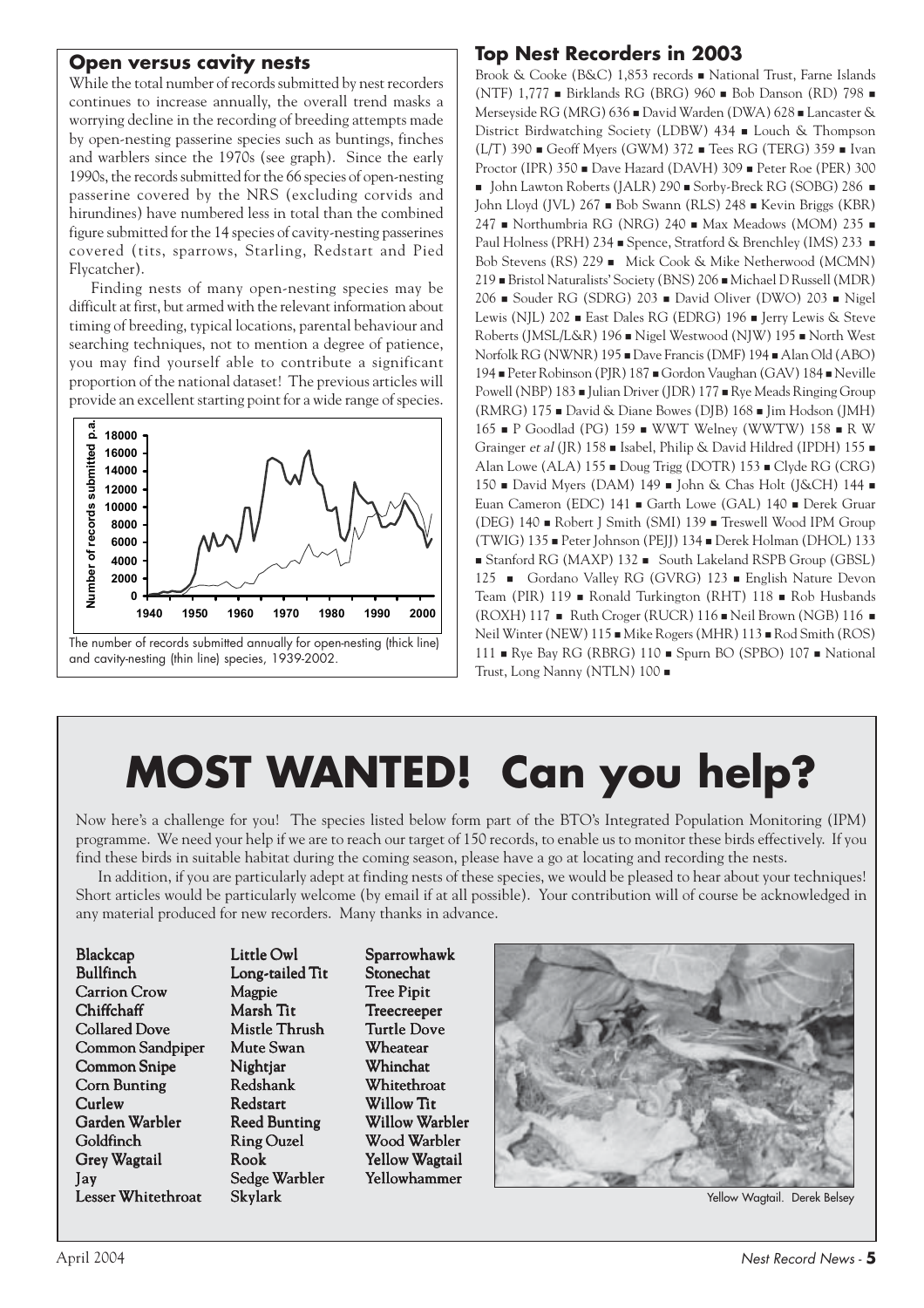## **The Nest Records Workshop**



Hayes Conference Centre, Swanwick

The Nest Records Workshop took place at Swanwick, Derbyshire, in December 2003 as part of the BTO conference and was attended by 45 people. The session was chaired by Peter Beaven (Nest Records Officer) who took the notes on which this article is based. He began by introducing Dave Leech (the new Head of Nest Records) and Humphrey Crick (Senior Ecologist/Head of Demography).

Jan Pritchard followed with an excellent short presentation about her Little Egret colony study in Kent. Not only has her team generated the first BTO ring recovery for the species (and their colour-ringing has added to this), but her 2001 'LITEG' nest record cards were the first to be received by the NRS.

Lucy Wright, a PhD student from the University of East Anglia gave an equally impressive account of her Norfolk Woodlark studies. She highlighted the real advantage of being trained to find nests by an acknowledged expert (Ron Hoblyn in this instance).

The next talk was by Geoff Myers, an experienced recorder from Cleveland, who provided some very useful pointers for finding nests. One tip he mentioned is to look for the 'black hole' on Long-tailed Tit nests, which makes the well-camouflaged nests much easier to spot!

Dave Leech then reported on the latest developments with the Nest Record Scheme, including CNMP and IPMR and the excellent take-up for both. He also voiced the BTO's concern that we are receiving fewer records for open-nesting species and suggested some steps that could be taken to address this problem. This talk was designed to initiate a discussion during which the following points were raised by nest recorders and BTO staff:

#### 1. The public perception of nest recording

Several nest recorders felt that the public perception about nests was still very much "leave well alone" and that there was a common (but erroneous) assumption amongst many birdwatchers that looking at nests causes desertion. It is vital to the conservation of Britain's birds that their productivity is monitored as well as their survival rates. This message is being increasingly conveyed to government and the general public via published articles and papers written both by recorders and BTO staff. Coverage in non-BTO publications is essential for the growth of the NRS and the recruitment of new recorders, and to this end BTO staff are constantly putting together press releases about the latest developments and interesting findings of all projects and schemes including the NRS.

Guidelines for minimizing disturbance at the nest are given in the NRS Handbook – provision of further information, supported by the findings of scientific studies, may help to quell some fears about nest recording and encourage more people to participate.

#### 2. Promoting nest finding

#### Provision of literature

Publication of nest-finding literature, either electronically or on paper, would be very helpful for many recorders and may help to reverse the decline in the number of open-nesting records submitted. Several individuals have raised major concerns about literature such as this encouraging egg-collecting. Again, it is important to stress the need for monitoring productivity and to point out that 'eggers' have access to their own literature anyway. Limiting the publications to nest recorders would partially address these concerns, but may not encourage new people to join the scheme.

#### The NRS Forum

The Nest Record Scheme Yahoo! Forum, set up in 2003 (see page 14), provides a convenient means by which registered recorders who are connected to the Internet can exchange information about nest-finding. The Data Protection Act makes it difficult for BTO staff to put nest recorders in touch with each other, so we are hoping that the forum will become an increasingly useful and used resource.

#### Training in field skills

A 'mentoring' scheme was also discussed, whereby new recorders could be accompanied by experienced nest finders in the field, although this would require a significant investment in terms of time and effort. The possibility of running nest recording training courses was also discussed. A pilot course featuring pullus ringing and nest-finding (unfortunately already fully booked) will be run this year by Steve Piotrowski and the team at Landguard.

We should stress that it is still important that we continue to collect information on nestbox species from all over the country too, so we hope that all recorders will keep sending their box records in!

#### 3. Encouraging new recorders

#### Targeting effort

Although the number of nest records submitted to the BTO annually has continued to increase and recruitment is relatively high (237 NRS Starter Packs were sent out in 2003). We are taking steps to encourage new recorders to monitor specific target species. While articles highlighting the need for information about these target species are included annually in both BTO News and Nest Record News, more widespread publicity may be beneficial. Gamekeepers, specialist groups, and nature reserve wardens were all suggested as contacts who might be particularly suitable to target for NRS recruitment.

#### Reaching new audiences

Providing totals for county recorders to publish in annual reports would be an excellent way to target enthusiastic and knowledgeable volunteers. We are currently looking at ways in which these data could be extracted and distributed. Steps are also being taken to put the NRS on the agenda of local/county bird groups and clubs through the RR network. BTO staff give talks about the NRS to a very wide variety of audiences.

It was suggested that recruitment could be targeted at Garden Birdwatch (GBW) participants. Past efforts at encouraging GBW participants to take part in the NRS, including the production of the Garden Nest Form a few years ago, have met with limited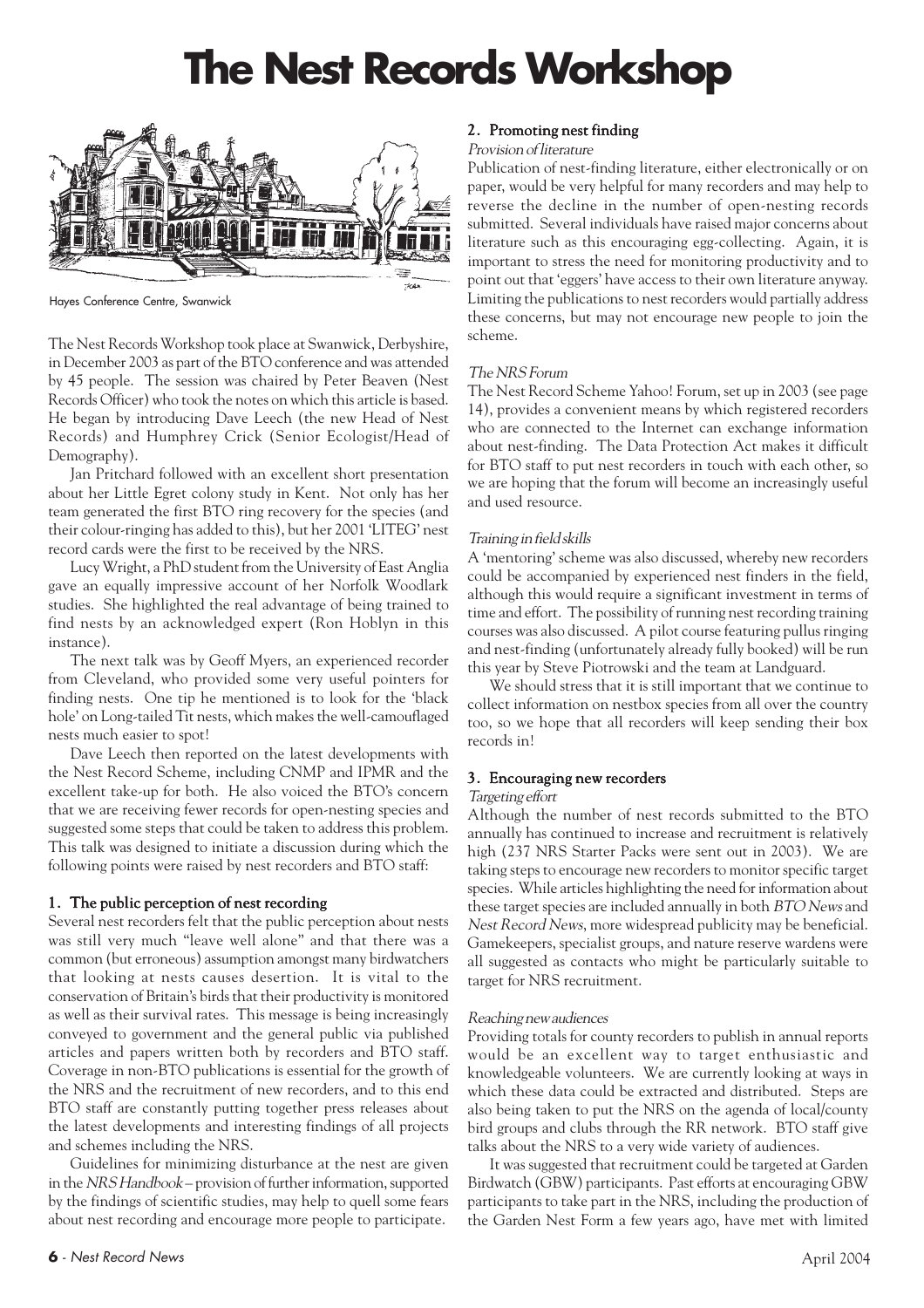success, but we are continuing to explore ways in which we can encourage this group to start nest recording.

#### Appealing to ringers

It is hoped that the development of the nest recording side of IPMR will encourage more ringers who ring pulli to submit records to the NRS.

#### 4. Feedback to current recorders

Unfortunately, due to funding cuts several years ago it is no longer possible for us to provide the detailed acknowledgement letters that David Glue used to send to people submitting more than 100 records. Whilst the sheer number of active nest recorders necessitates the use of standard letters, we hope that the increased use of email and the NRS Forum will allow us to provide a more personal touch in our correspondence with nest recorders.

Judging by the feedback at the conference and that we have received since, we feel that the workshop was really constructive and a great help to everybody involved in the NRS. Thank you to again to the speakers, all the nest recorders who attended and everyone who provided their very valuable comments. We hope to be able to hold NRS workshops at future conferences and look forward to meeting more of you at them.

#### **The new BTO Nestbox Guide by Chris du Feu**

Previous versions of Chris' nestbox guides have always been in great demand. Released during National Nest Box Week 2004, this all-new, 78 page, full colour version is for both beginners and the more experienced. It concentrates on the commoner nestbox species and provides advice on construction and siting.

Price £8.99 (incl. p&p). Please make

cheques payable to 'BTO Services', and send to BTO (Nestbox Guide), The Nunnery, Thetford, Norfolk IP24 2PU.





Long-tailed Tit. Derek Belsey

#### **CNMP pilot year a success**

Many thanks to all nest recorders who took part in the second pilot year of the Constant Nest Monitoring Plot (CNMP) scheme during 2003. This has been developed to collect information about the number of breeding attempts that multi-brooded bird species, such as Swallow and Blackbird, make per season.

Participants are asked to select a target species and a defined area in which they aim to record all breeding attempts made throughout the potential nesting season. The methodology for recording nests is identical to that used for standard nest recording under the NRS.

The response to the CNMP project in 2003 was very encouraging, with 17 recorders covering a total of 17 species (often more than one per recorder) on 35 plots around the country. As a result of feedback from the participants and comments from other recorders, CNMP methodology has been simplified. The forms and instruction sheets have been revised in preparation for the 2004 breeding season.

If you are interested in taking part in this important pilot project, please contact the Nest Records Unit.

Thanks to the following recorders for taking part in the CNMP pilot in 2003:

Alan Burgess (ACB) **John Clarke (JCKE) Ruth Croger** (RUCR)  $\blacksquare$  John Farnsworth (SJF)  $\blacksquare$  Peter Goodlad (PG)  $\blacksquare$ Alan Hall (AGH) = Sally Hall (HALL) = Colin Hull (COLH)  $\blacksquare$  Jerry Lewis (JMSL)  $\blacksquare$  John Little (JAL)  $\blacksquare$  Jim Martin  $(JAMA)$  = Geoff Myers (GWM) = Mike Russell (MDR) = Jim Terry (JHT) - Nigel Westwood (NJW) - Neil Winter (NEW) Derek Yalden (DWY).



With thanks to the Follows family for their kind permission to use this cartoon which originally appeared in the Eastern Daily Press.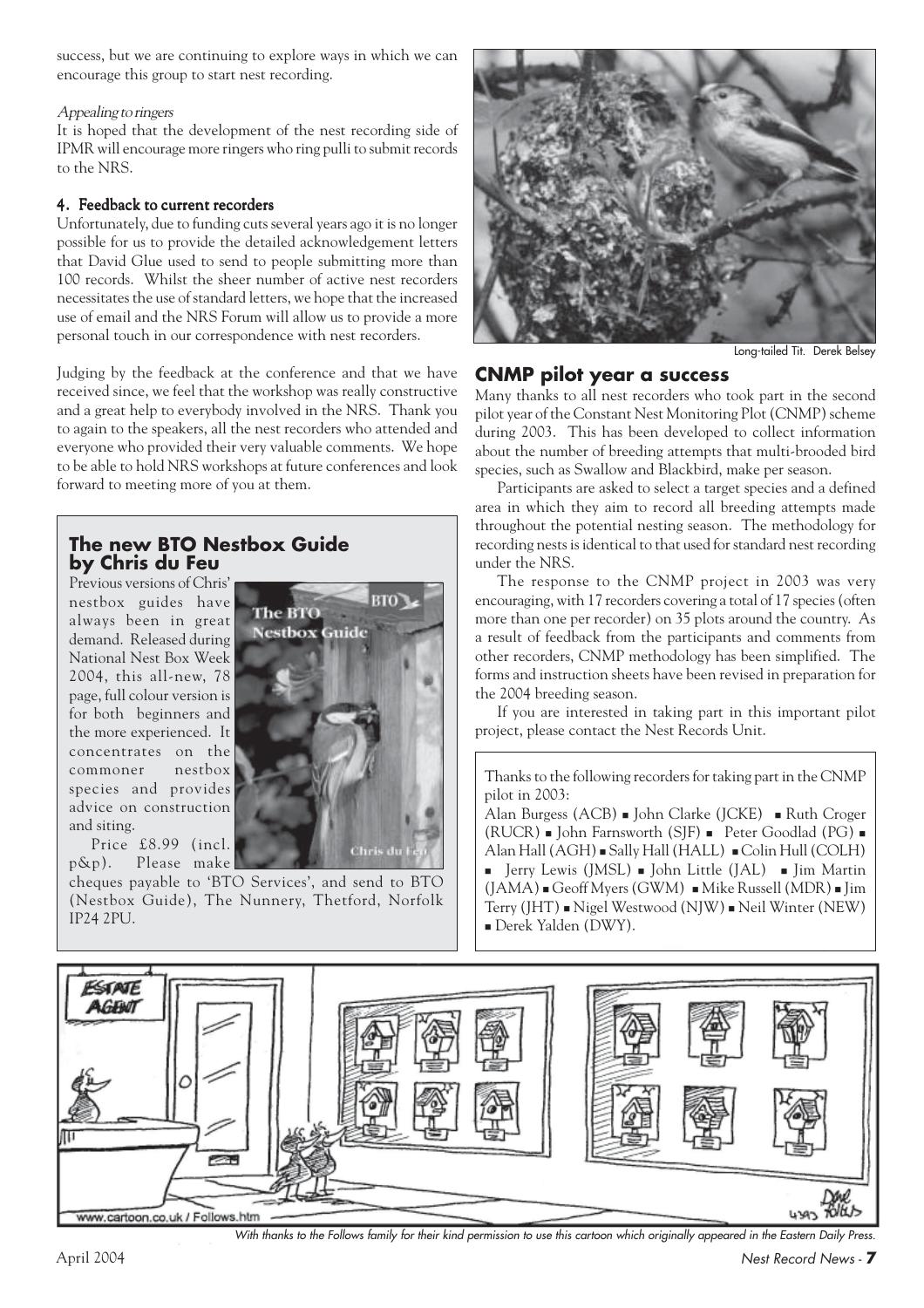## **Nest Record Scheme totals 1939-2003 (as of 31/03/04)**

| <b>Species</b>                             | Code                  | 2002           | 2003              | <b>TOTAL</b>   | <b>Species</b>                          | Code                         | 2002           | 2003           | <b>TOTAL</b>             |
|--------------------------------------------|-----------------------|----------------|-------------------|----------------|-----------------------------------------|------------------------------|----------------|----------------|--------------------------|
| Red-throated Diver+                        | <b>RETDI</b>          | 15             | $\mathbf 2$       | 2359           | Hobby+                                  | <b>HOBBY</b>                 | 36             | 33             | 866                      |
| <b>Black-throated Diver</b>                | <b>BLTDI</b>          | 3              | 3                 | 220            | Peregrine+                              | <b>PEREG</b>                 | 131            | 129            | 2950                     |
| Little Grebe                               | <b>LITGR</b>          | 59             | 32                | 2507           | <b>Red Grouse</b>                       | <b>REDGR</b>                 | 5              | 2              | 845                      |
| Great-crested Grebe                        | <b>GRCGR</b>          | 54             | 49                | 3811           | Ptarmigan                               | <b>PTARM</b>                 |                |                | 131                      |
| Red-necked Grebe                           | <b>RENGR</b>          |                |                   | 1              | <b>Black Grouse</b>                     | <b>BLAGR</b>                 |                | 1              | 80                       |
| Slavonian Grebe                            | <b>SLAGR</b>          |                |                   | 189            | Capercaillie                            | CAPER                        | 2              | 3              | 88                       |
| <b>Black-necked Grebe</b>                  | <b>BLNGR</b>          |                |                   | 30             | Red-legged Partridge                    | RELPA                        | 1              | $\overline{2}$ | 466                      |
| Fulmar                                     | <b>FULMA</b>          | 155            | 82                | 6671           | Chukar                                  | <b>CHUKA</b>                 |                |                | $\mathbf{1}$             |
| Manx Shearwater                            | <b>MANSH</b>          | 58             | 40                | 493            | Grey Partridge                          | <b>GREPA</b>                 | 5              | 2              | 853                      |
| Leach's Petrel                             | LEAPE                 |                |                   | $\overline{7}$ | Quail                                   | QUAIL                        |                |                | 16                       |
| Storm Petrel                               | <b>STOPE</b>          |                |                   | 92             | Pheasant                                | PHEAS                        | 9              | 19             | 2198                     |
| Gannet                                     | <b>GANNE</b>          |                |                   | 33             | Golden Pheasant                         | <b>GOLPH</b>                 |                |                | 6                        |
| Cormorant                                  | CORMO                 | 83             | 96                | 2138           | Lady Amherst's Pheasant                 | LAAPH                        |                |                |                          |
| Shag                                       | SHAG.                 | 616            | 470               | 13397          | Water Rail                              | <b>WATRA</b>                 | 2              |                | 100                      |
| <b>Bittern</b>                             | <b>BITTE</b>          |                |                   | 39             | Corncrake                               | CORNC                        |                |                | 31                       |
| Night Heron                                | <b>NIGHE</b>          |                |                   | 3              | Moorhen                                 | <b>MOORH</b>                 | 302            | 268            | 23003                    |
| Little Egret (see note page 16)            | <b>LITEG</b>          | 19             |                   | 26             | Coot                                    | COOT.                        | 394            | 462            | 18132                    |
| <b>Grey Heron</b>                          | <b>GREHE</b>          | 234            | 160               | 7431           | Oystercatcher                           | <b>OYSTE</b>                 | 260            | 320            | 16348                    |
| Spoonbill                                  | SPOON                 |                |                   | 2              | <b>Black-winged Stilt</b>               | <b>BLWST</b>                 |                |                | 2                        |
| Mute Swan+                                 | <b>MUTSW</b>          | 122            | 111               | 6124           | Avocet                                  | <b>AVOCE</b>                 | 45             | 66             | 763                      |
| Whooper Swan                               | <b>WHOSW</b>          | $\overline{2}$ |                   | 19             | Stone Curlew                            | STOCU                        | $\overline{4}$ |                | 435                      |
| <b>Bar-headed Goose</b>                    | <b>BAHGO</b>          |                |                   | 5              | Little Ringed Plover                    | LIRPL                        | 73             | 79             | 2330                     |
| Greylag Goose (Scotland)                   | <b>GREGO</b>          | 24             | 26                | 744            | <b>Ringed Plover</b>                    | <b>RINPL</b>                 | 163            | 216            | 9927                     |
| Snow Goose                                 | <b>SNOGO</b>          |                |                   | 8              | Kentish Plover                          | <b>KENPL</b>                 |                |                | 19                       |
| <b>Barnacle Goose</b>                      | <b>BARGO</b>          | 2              | $\overline{4}$    | 63             | Dotterel                                | <b>DOTTE</b>                 |                |                | 256                      |
| Canada Goose                               | CANGO                 | 116            | 104               | 4105           | <b>Golden Plover</b>                    | <b>GOLPL</b>                 | 8              | 4              | 898                      |
| <b>Egyptian Goose</b>                      | <b>EGYGO</b>          | 3              | $\overline{2}$    | 99             | Lapwing                                 | <b>LAPWI</b>                 | 354            | 312            | 26020                    |
| Shelduck                                   | SHELD                 | $\mathbf{1}$   | 3                 | 321            | Temminck's Stint                        | <b>TEMST</b>                 |                |                | 1                        |
| Ruddy Shelduck                             | <b>RUDSH</b>          |                |                   | 2              | Purple Sandpiper                        | <b>PURSA</b>                 |                |                | $\overline{4}$           |
| Mandarin                                   | <b>MANDA</b>          | 13             | 25                | 475            | Dunlin                                  | <b>DUNLI</b>                 | 3              |                | 561                      |
| Wigeon                                     | <b>WIGEO</b>          |                |                   | 185            | Ruff                                    | RUFF.                        |                |                | $\overline{\mathcal{A}}$ |
| Gadwall                                    | <b>GADWA</b>          | 11             | 9                 | 167            | <b>Common Snipe+</b>                    | <b>SNIPE</b>                 | 9              | 14             | 1775                     |
| Teal                                       | TEAL.                 | -1             |                   | 229            | Woodcock                                | <b>WOODC</b>                 | 4              | 1              | 653                      |
| Mallard                                    | <b>MALLA</b>          | 142            | 118               | 8981           | <b>Black-tailed Godwit</b>              | <b>BLTGO</b>                 | 1              |                | 36                       |
| Pintail                                    | <b>PINTA</b>          |                |                   | 23             | Whimbrel                                | <b>WHIMB</b>                 |                |                | 60                       |
| Garganey                                   | <b>GARGA</b>          |                |                   | 9              | Curlew+                                 | <b>CURLE</b>                 | 22             | 23             | 3000                     |
| Shoveler                                   | <b>SHOVE</b>          | 2              | 1                 | 189            | Redshank+                               | <b>REDSH</b>                 | 134            | 95             | 2999                     |
| Red-crested Pochard                        | <b>RECPO</b>          | $\mathbf{1}$   |                   | $\mathbf{1}$   | Greenshank                              | <b>GRESH</b>                 |                |                | 164                      |
| Pochard                                    | <b>POCHA</b>          | 16             | 9                 | 189            | Wood Sandpiper                          | <b>WOOSA</b>                 |                |                | 2                        |
| <b>Tufted Duck</b>                         | <b>TUFDU</b>          | 18             | 11                | 1280           | <b>Common Sandpiper+</b>                | <b>COMSA</b>                 | 17             | 16             | 1544                     |
| Scaup                                      | <b>SCAUP</b>          |                |                   | 1              | Red-necked Phalarope                    | <b>RENPH</b>                 |                |                | 167                      |
| Eider                                      | <b>EIDER</b>          | 600            | 394               | 8535           | Arctic Skua                             | <b>ARCSK</b>                 |                |                | 368                      |
| Common Scoter<br>Goldeneye                 | COMSC<br><b>GOLDE</b> | 2              |                   | 43<br>222      | Great Skua                              | <b>GRESK</b>                 |                | 2              | 408                      |
|                                            | REBME                 | 2              | 4<br>$\mathbf{1}$ | 281            | Little Gull                             | LITGU                        |                |                | 3                        |
| <b>Red-breasted Merganser</b><br>Goosander | <b>GOOSA</b>          | 3              | 17                | 328            | <b>Black-headed Gull</b>                | <b>BLHGU</b>                 | 52             | 134            | 9833                     |
| <b>Ruddy Duck</b>                          | <b>RUDDU</b>          | 13             | 2                 | 162            | Mediterranean Gull<br>Common Gull       | <b>MEDGU</b>                 | 45             | 38             | 18<br>5301               |
| Honey Buzzard                              | <b>HONBU</b>          | 10             | 11                | 84             | Lesser Black-backed Gull                | <b>COMGU</b><br><b>LBBGU</b> | 8              | 5              | 4605                     |
| <b>Red Kite</b>                            | <b>REDKI</b>          | 27             | 28                | 127            |                                         | <b>HERGU</b>                 | 41             | 51             | 7237                     |
| Marsh Harrier                              | <b>MARHA</b>          | 7              | 7                 | 87             | Herring Gull<br>Great Black-backed Gull | <b>GBBGU</b>                 | 8              | 5              | 3465                     |
| Hen Harrier+                               | <b>HENHA</b>          | 34             | 34                | 1715           | Kittiwake                               | KITTI                        | 783            | 566            | 15335                    |
| <b>Pallid Harrier</b>                      | PALHA                 |                |                   | 1              | Lesser Crested Tern                     | <b>LECTE</b>                 |                |                | 5                        |
| Montagu's Harrier                          | <b>MONHA</b>          |                | $\mathbf{1}$      | 54             | Sandwich Tern                           | SANTE                        |                | 1              | 1814                     |
| Goshawk                                    | <b>GOSHA</b>          | 66             | 64                | 914            | Roseate Tern                            | <b>ROSTE</b>                 | 58             | 78             | 1002                     |
| Sparrowhawk+                               | <b>SPARR</b>          | 42             | 48                | 5389           | Common Tern                             | <b>COMTE</b>                 | 228            | 251            | 7232                     |
| <b>Common Buzzard</b>                      | <b>BUZZA</b>          | 249            | 230               | 6078           | Arctic Tern                             | <b>ARCTE</b>                 | 451            | 341            | 10627                    |
| Golden Eagle                               | <b>GOLEA</b>          | 17             | 20                | 566            | Little Tern                             | <b>LITTE</b>                 | 107            | 107            | 6205                     |
| Osprey                                     | OSPRE                 | 2              | 2                 | 77             | Guillemot                               | <b>GUILL</b>                 |                | $\mathbf{1}$   | 1112                     |
| <b>Kestrel</b>                             | <b>KESTR</b>          | 169            | 185               | 7666           | Razorbill                               | <b>RAZOR</b>                 | 25             | 51             | 1363                     |
| Merlin+                                    | <b>MERLI</b>          | 94             | 92                | 3554           | <b>Black Guillemot</b>                  | <b>BLAGU</b>                 | 30             | 37             | 1591                     |

**8** - Nest Record News April 2004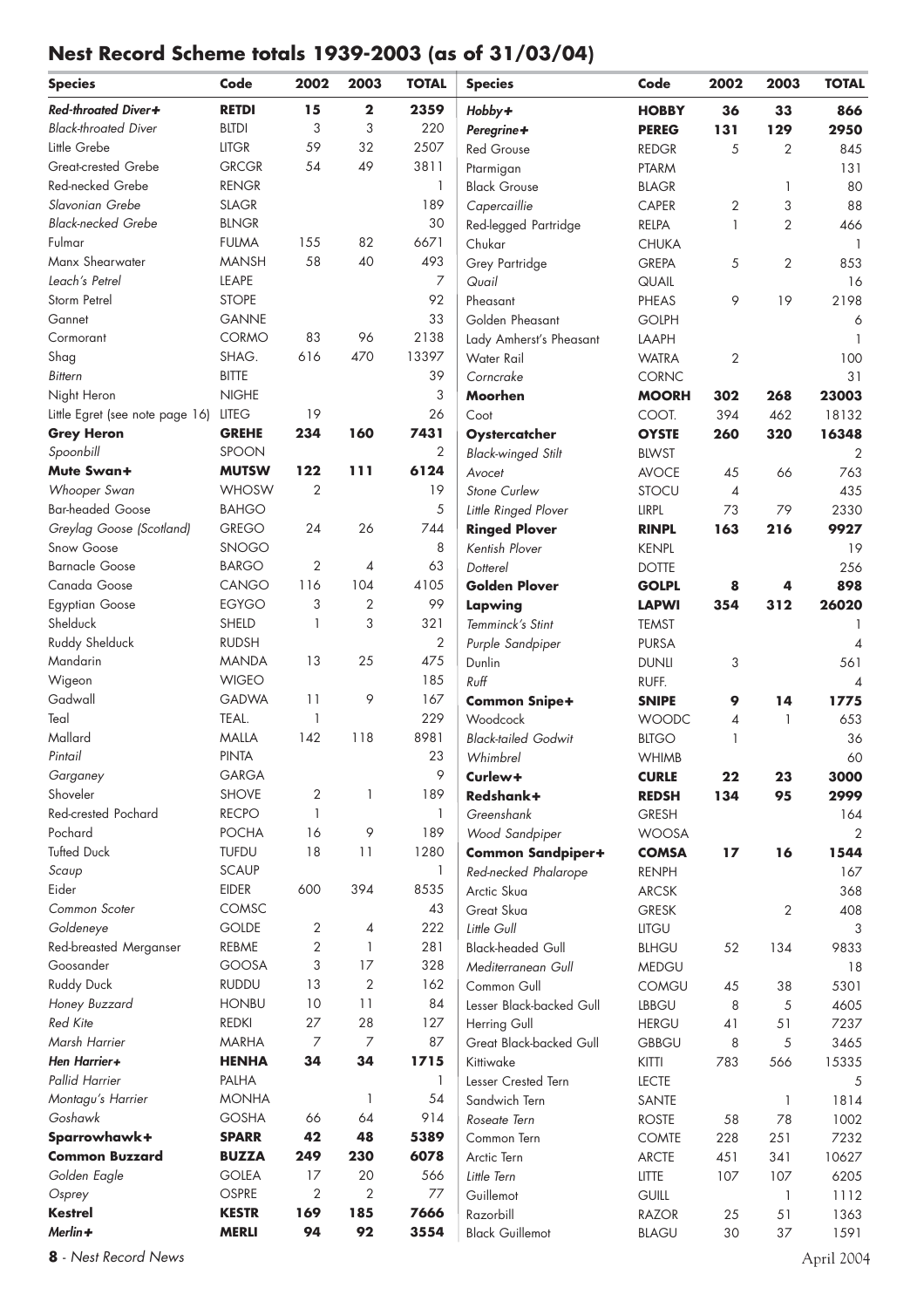| <b>Species</b>                         | Code                         | 2002     | 2003           | <b>TOTAL</b>   | <b>Species</b>                | Code                         | 2002         | 2003         | <b>TOTAL</b>            |
|----------------------------------------|------------------------------|----------|----------------|----------------|-------------------------------|------------------------------|--------------|--------------|-------------------------|
| Puffin                                 | <b>PUFFI</b>                 | 50       | 1              | 754            | Dartford Warbler              | <b>DARWA</b>                 | 5            | 4            | 496                     |
| Rock Dove                              | <b>ROCDO</b>                 |          | $\overline{2}$ | 513            | Lesser Whitethroat+           | <b>LESWH</b>                 | 17           | 19           | 914                     |
| Feral Pigeon                           | <b>FERPI</b>                 | 46       | 45             | 2313           | Whitethroat+                  | <b>WHITE</b>                 | 90           | 65           | 6267                    |
| <b>Stock Dove</b>                      | <b>STODO</b>                 | 384      | 528            | 9521           | <b>Garden Warbler+</b>        | <b>GARWA</b>                 | 58           | 41           | 2169                    |
| Wood Pigeon                            | <b>WOODP</b>                 | 480      | 486            | 27963          | <b>Blackcap+</b>              | <b>BLACA</b>                 | 78           | 69           | 3697                    |
| <b>Collared Dove+</b>                  | <b>COLDO</b>                 | 155      | 130            | 5032           | <b>Wood Warbler+</b>          | <b>WOOWA</b>                 | 37           | 29           | 2541                    |
| <b>Turtle Dove+</b>                    | <b>TURDO</b>                 | 10       | 8              | 2038           | Chiffchaff+                   | <b>CHIFF</b>                 | 112          | 135          | 3405                    |
| Ring-necked Parakeet                   | <b>RINPA</b>                 |          |                | 49             | <b>Willow Warbler+</b>        | <b>WILWA</b>                 | 123          | 145          | 13138                   |
| Cuckoo                                 | <b>CUCKO</b>                 | 6        | 5              | 2166           | Goldcrest+                    | <b>GOLDC</b>                 | 5            | 17           | 849                     |
| Snowy Owl                              | SNOOW                        |          |                | 2              | Firecrest                     | <b>FIREC</b>                 |              |              | 9                       |
| <b>Barn Owl</b>                        | <b>BAROW</b>                 | 601      | 677            | 7266           | <b>Spotted Flycatcher</b>     | <b>SPOFL</b>                 | 159          | 176          | 11271                   |
| Little Owl+                            | <b>LITOW</b>                 | 80       | 67             | 2191           | Pied Flycatcher               | PIEFL                        | 997          | 810          | 41441                   |
| <b>Tawny Owl</b>                       | <b>TAWOW</b>                 | 350      | 351            | 10453          | <b>Bearded Tit</b>            | <b>BEATI</b>                 | 10           | 12           | 305                     |
| Long-eared Owl+                        | <b>LOEOW</b>                 | 6        | 6              | 749            | Long-tailed Tit+              | <b>LOTTI</b>                 | 158          | 120          | 6061                    |
| Short-eared Owl+                       | <b>SHEOW</b>                 | 4        | 3              | 396            | Marsh Tit+                    | <b>MARTI</b>                 | 22           | 24           | 1519                    |
| Nightjar+                              | <b>NIJAR</b>                 | 36       | 72             | 1750           | <b>Willow Tit+</b>            | <b>WILTI</b>                 | 7            | 6            | 488                     |
| Swift                                  | <b>SWIFT</b>                 | 97       | 124            | 2152           | Crested Tit                   | <b>CRETI</b>                 | 1            | 7            | 445                     |
| Kingfisher+                            | <b>KINGF</b>                 | 14       | 17             | 688            | Coal Tit                      | <b>COATI</b>                 | 96           | 81           | 5578                    |
| Hoopoe                                 | <b>HOOPO</b>                 |          |                | 1              | <b>Blue Tit</b>               | <b>BLUTI</b>                 | 3605         | 3839         | 102250                  |
| Wryneck                                | <b>WRYNE</b>                 |          |                | 23             | <b>Great Tit</b>              | <b>GRETI</b>                 | 2908         | 2879         | 66878                   |
| Green Woodpecker+                      | <b>GREWO</b>                 | 16       | 15             | 438            | <b>Nuthatch</b>               | <b>NUTHA</b>                 | 125          | 158          | 3885                    |
| <b>Gt Spotted Woodpecker+ GRSWO</b>    |                              | 60       | 66             | 1499           | Treecreeper+                  | <b>TREEC</b>                 | 31           | 36           | 2585                    |
| Les. Spotted Woodpecker+ LESWO         |                              | 6        | 4              | 212            | Short-toed Treecreeper        | <b>SHTTR</b>                 |              |              |                         |
| Woodlark+                              | <b>WOODL</b>                 | 66       | 55             | 1558           | Golden Oriole                 | <b>GOLOR</b>                 |              |              | 41                      |
| Skylark+                               | <b>SKYLA</b>                 | 44       | 44             | 8162           | Red-backed Shrike             | <b>REBSH</b>                 |              |              | 256                     |
| <b>Sand Martin+</b>                    | <b>SANMA</b>                 | 17       | 13             | 2356           | Jay+                          | JAY                          | 16           | 7            | 1582                    |
| <b>Swallow</b>                         | <b>SWALL</b>                 | 1665     | 1633           | 59711          | Magpie+                       | <b>MAGPI</b>                 | 96           | 86           | 8051                    |
| <b>House Martin</b>                    | <b>HOUMA</b>                 | 168      | 147            | 9843           | Chough                        | <b>CHOUG</b>                 | 61           | 43           | 854                     |
| <b>Tree Pipit+</b>                     | <b>TREPI</b>                 | 39       | 38             | 1884           | Jackdaw                       | <b>JACKD</b>                 | 210          | 239          | 7864                    |
| <b>Meadow Pipit</b>                    | <b>MEAPI</b>                 | 64       | 109            | 9683           | Rook+                         | ROOK.                        | 335          | 88           | 14707                   |
| <b>Rock Pipit+</b>                     | <b>ROCPI</b>                 | 24       | 21             | 846            | <b>Carrion Crow+</b>          | <b>CROW.</b>                 | 132          | 109          | 7800                    |
| <b>Yellow Wagtail+</b>                 | <b>YELWA</b>                 | 5        | 9              | 1046           | <b>Hooded Crow</b>            | <b>HOOCR</b>                 | 9            | 1            | 1141                    |
| <b>Grey Wagtail+</b>                   | <b>GREWA</b>                 | 128      | 119            | 6100           | Raven                         | <b>RAVEN</b>                 | 206          | 209          | 4174                    |
| <b>Pied Wagtail</b>                    | <b>PIEWA</b>                 | 156      | 191            | 10113          | <b>Starlina</b>               | <b>STARL</b>                 | 295          | 212          | 16577                   |
| <b>Dipper</b>                          | <b>DIPPE</b>                 | 168      | 192            | 10174          | <b>House Sparrow</b>          | <b>HOUSP</b>                 | 243          | 302          | 13634                   |
| Wren                                   | WREN.                        | 246      | 203            | 16067          | <b>Tree Sparrow</b>           | <b>TRESP</b>                 | 1285         | 1335         | 21152                   |
| <b>Dunnock</b>                         | <b>DUNNO</b>                 | 245      | 260            | 30786          | Scarlet Rosefinch             | <b>SCARO</b>                 |              |              |                         |
| <b>Robin</b>                           | <b>ROBIN</b>                 | 337      | 332            | 21556          | Chaffinch                     | <b>CHAFF</b>                 | 369          | 296          | 23290                   |
| Nightingale+                           | <b>NIGAL</b>                 | 5        | 10             | 482            | <b>Brambling</b>              | <b>BRAMB</b>                 |              |              | 2                       |
| Bluethroat                             | <b>BLUTH</b>                 |          |                | $\mathbf{1}$   | Serin                         | <b>SERIN</b>                 |              |              | $\mathbf{1}$            |
| <b>Black Redstart</b>                  | <b>BLARE</b>                 | 4        | 3              | 176            | Greenfinch                    | <b>GREFI</b>                 | 233          | 247          | 14657                   |
| Redstart+                              | <b>REDST</b>                 | 102      | 89             | 6689           | Goldfinch+                    | <b>GOLDF</b>                 | 80           | 54           | 3360                    |
| Whinchat+<br>Stonechat+                | <b>WHINC</b>                 | 36       | $12 \,$        | 2433           | Siskin                        | SISKI                        |              | 1            | 87                      |
|                                        | <b>STOCH</b>                 | 159      | 65             | 3608           | <b>Linnet</b><br>Twite+       | <b>LINNE</b>                 | 251          | 274          | 28334                   |
| Wheatear+                              | <b>WHEAT</b>                 | 45       | 33             | 3912           |                               | <b>TWITE</b>                 | 9            | 31           | 903                     |
| <b>Ring Ouzel+</b><br><b>Blackbird</b> | <b>RINOU</b>                 | 6        | 5              | 1769           | Redpoll+                      | <b>REDPO</b>                 | 4            | 6            | 1351                    |
| Fieldfare                              | <b>BLABI</b>                 | 1244     | 1200           | 132588         | Parrot Crossbill              | <b>PARCR</b>                 |              |              | $\overline{4}$          |
|                                        | <b>FIELD</b>                 |          |                | 7              | Common/Scottish Crossbill     | <b>CROSS</b>                 |              |              | 154                     |
| <b>Song Thrush</b>                     | <b>SONTH</b><br><b>REDWI</b> | 662<br>1 | 523            | 75049<br>120   | Bullfinch+<br>Hawfinch        | <b>BULLF</b><br><b>HAWFI</b> | 94<br>4      | 43           | 5882<br>198             |
| Redwing<br>Mistle Thrush+              | <b>MISTH</b>                 | 76       | 66             | 8126           |                               |                              |              |              | 202                     |
| Cetti's Warbler                        | <b>CETWA</b>                 | 2        |                | 30             | Snow Bunting<br>Yellowhammer+ | <b>SNOBU</b><br><b>YELHA</b> | 87           | 148          | 7814                    |
| <b>Grasshopper Warbler+</b>            | <b>GRAWA</b>                 | 4        | 7              | 395            | Cirl Bunting                  | <b>CIRBU</b>                 |              |              | 255                     |
| Savi's Warbler                         | SAVWA                        |          |                | $\overline{4}$ | <b>Reed Bunting+</b>          | <b>REEBU</b>                 | 70           | 54           | 8047                    |
| Sedge Warbler+                         | <b>SEDWA</b>                 | 53       | 38             | 4897           | <b>Corn Bunting+</b>          | <b>CORBU</b>                 | $\mathbf{2}$ | $\mathbf{3}$ | 968                     |
| Marsh Warbler                          | <b>MARWA</b>                 |          |                | 168            |                               |                              |              |              |                         |
| <b>Reed Warbler</b>                    | <b>REEWA</b>                 | 576      | 388            | 15903          |                               |                              |              |              |                         |
|                                        |                              |          |                |                | NUMBER OF CARDS               |                              |              |              | 28,410 27,104 1,287,756 |

Species in bold are used within the BTO's Integrated Population Monitoring Programme. We would be particularly pleased to receive more cards for those species marked with + (less than 150 records). Schedule 1 species are in italics.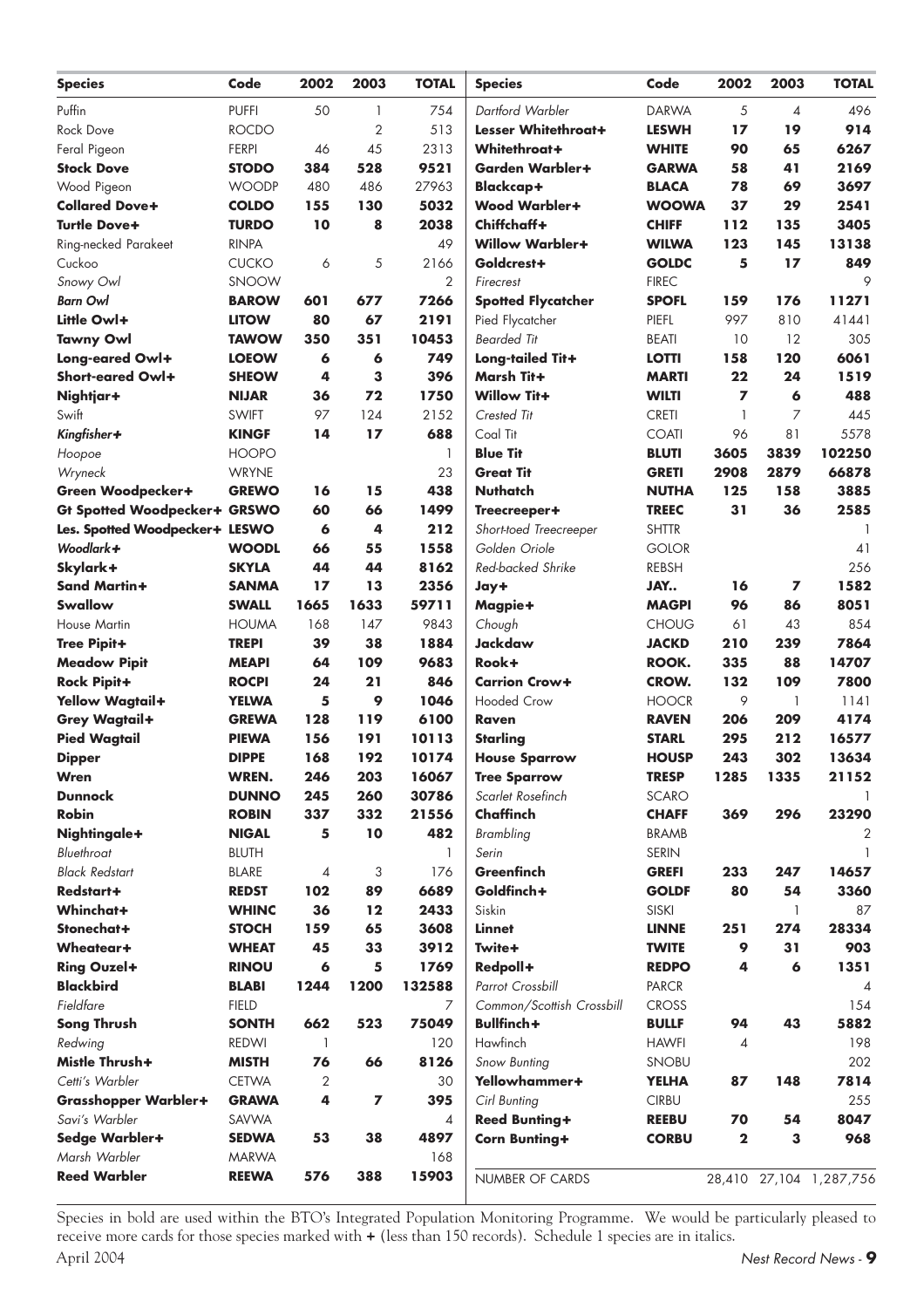## **Predator profiles**

## **Stoats and weasels**

Chris du Feu's newsletter Twitter (Number 43, August) featured an article about the "Weasels of Mass Destruction" at Treswell Wood. About 70% of the tit boxes at this well-monitored site failed in 2003, of which 60% fell victim to the "WMD" (compared to their usual losses of around 35%).

Stuart Sharp, who has been studying Long-tailed Tits in a wood near Doncaster over the past three years as part of his PhD, writes:

"Nest failure in 'lottis' is always high, but in 2003 over 90% of my 130-odd nests failed. More than half of these were down to stoats and weasels. Some years, we find almost no nest depredation from mustelids, but 2003 was our worst year yet (including several years prior to my own research). We have reached the conclusion that a lack of alternative prey must be the cause. The problem is, once they get their eye in for a 'lotti' nest, they go crazy. One day a single nest gets hit; within a few days, almost none of the nests in that area are still active".

Using the evidence left behind to identify the predators, Stuart continues:

"Stoats and weasels chew a hole in the base of the nest, whereas mice seem to use the nest entrance. Corvids and squirrels just rip the whole nest to bits."

The sponsors of the BTO Garden BirdWatch, CJ WildBird Food produce a "Nest Box Guardian" (their product code 68066) that prevents entry to boxes by mice and weasels. It works by adding length to the entrance of the nest box. Chris Whittles, himself a keen ringer and long-time nest recorder, says that although Pied Flycatchers and Redstarts are not particularly keen on the guards, they work really well on tit boxes.

#### **Stop me and buy one!**

There was an interesting piece in BTO News 219 (Nov-Dec 1998) about a Swedish nestbox study that former BTO staff member Andrew Impey took part in. His article showed the novel method they used to prevent cats from predating boxes: a sliced up two litre ice cream container (see photograph). Presumably the ice cream tub 'trap door' would also make it difficult for other predators to get access to the entrance hole?



Andrew Impey

## **Nest predation by Grey Squirrels**

Nest recorders have been able to help with a recent BTO study on Grey Squirrel nest predation. A sample of prolific recorders of woodland birds' nests were contacted, at locations throughout Britain, covering a substantial part of the squirrel's range.

We were interested to know how prevalent these recorders thought nest predation was, and under what circumstances they had noticed it occurring. The results (see box below) formed an important part of two publications: a BTO Research Report and a subsequent article for British Wildlife magazine (see references).

Thank you to all nest recorders who contributed – you have been formally acknowledged by name in both publications.

#### **Summary of responses from woodland nest recorders concerning predation by Grey Squirrels:**

**Responses:** Twenty-five responses were received from nest recorders who have been nest recording in woodland for more than five years. Eleven studies involved only nests in nest boxes. Twenty-two studies had squirrels in their study areas.

**Perceived incidence of squirrel predation:** In 13 of the 25 studies, recorders suspected squirrel predation had occurred. Of the 12 studies which were not based solely on nest boxes, and which had the predator in their study areas, nine recorders believed that predation occurred and seven of these considered they had proved it.

• Evidence: Of the 13 people who suspected predation, four had actually witnessed it, five thought nests pulled out or torn apart were caused by squirrel, and four provided no supporting evidence or thought it likely based on circumstances.

**•** Relative importance of Grey Squirrel compared with other predators: No-one provided quantitative evidence that Grey Squirrel was a serious nest predator, especially compared to other predators. Only one said explicitly that it was the most serious predator. In four cases, it was thought they caused a major impact, based largely on circumstantial evidence (one of these said that of all predators, squirrel had the biggest impact due to their relatively high numbers).

• Estimated levels of predation by squirrels: varied widely, in relation to the abundance of squirrels and the nest sites of each species in particular.

#### References:

Hewson, C.M. and Fuller, R.J. (2003) Impacts of Grey Squirrels on woodland birds: an important predator of eggs and young? BTO Research Report No. 328.

Chris Hewson, Rob Fuller, Brenda Mayle and Ken Smith (2004) Possible impacts of Grey Squirrels on birds and other wildlife. British Wildlife 15(3), 183-191.

Chris Hewson (BTO Research Ecologist, Terrestrial Ecology Unit)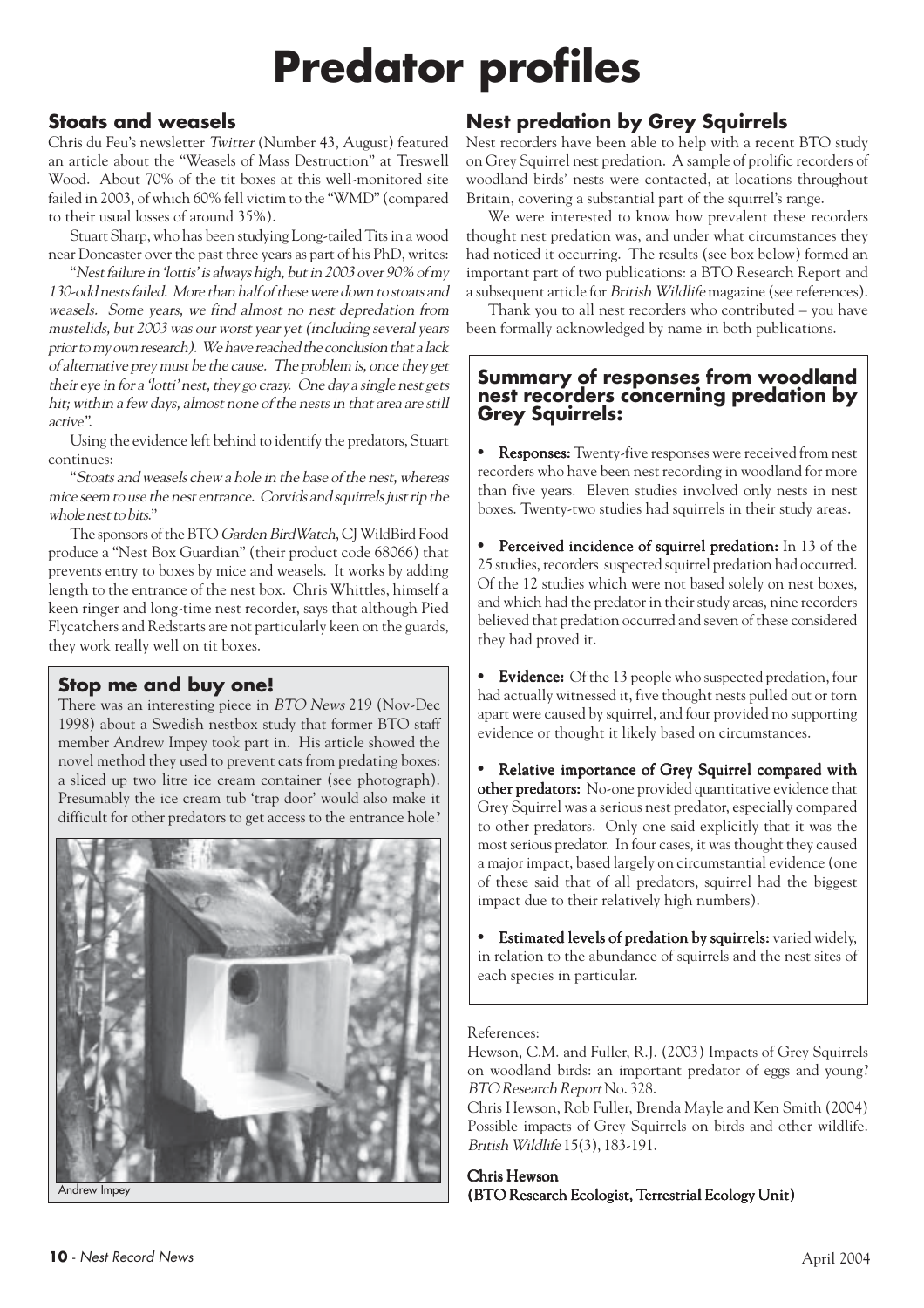#### **Squirrels have really sharp teeth!**

To illustrate this, take a look at this photograph of a metal hole 'plate' after a Squirrel had chewed on it!



#### **Ringed Plovers re-using scrapes and Oystercatchers hatching despite disturbance**

For the past three years I have monitored a population of 12-15 pairs of Ringed Plovers nesting on an old slag bank on the edge of RSPB's Morecambe Bay Reserve, Lancashire. The population of Ringed Plover nesting here is now the largest colony in Lancashire. Over the past few years, areas have been cleared of vegetation to provide suitable breeding habitat. Early in 2003, five new areas were scraped using a JCB making a total of 450 square metres of new habitat, doubling the area available for nesting.

In 2003 I located as many nests as possible to ascertain productivity and the use of the newly scraped areas. A total 11 nests of Ringed Plover, 10 Lapwing and nine Oystercatcher were found. Hatching success of the whole slag bank population was 85% for Lapwing, 65% for Ringed Plover, but only 34% for Oystercatcher.

I carefully marked each nest using a large stone as the main marker about 15 metres from the nest in a standard direction, then putting a line of smaller stones towards the nest, with the last one only 20 cm from the nest. This enabled me to locate the scrape accurately. I was very surprised to find that three pairs of Ringed Plover used exactly the same scrape for both the first and second broods. All three successfully hatched their first clutches. That they were the same birds using the scrape for a second time could not be proved as they were not colour ringed, but it does seem likely, particularly as there was no shortage of apparently suitable nesting habitat in the area. Three other pairs had their second nest within 15 metres of the first nest. I wondered if any other nest recorders have had a similar experience with this species?

Just off the reserve there is a stock car race track on a piece of similar slag bank and races are held usually every two weeks. A pair of Oystercatchers nested on one of the gravel islands 3.5 metres from the edge of the race track. A bird was located incubating three eggs on June 13<sup>th</sup>. There was a race two days later and the birds were kept off from around 9.00am to certainly 5.30pm on that day; however they were still incubating on the 18<sup>th</sup>. There was another stock car race on the 22nd and again the birds were kept off for a similar length of time. On the 24<sup>th</sup> a bird was still incubating, but on the 25<sup>th</sup> it had two young! On both the days that they were disturbed it was warm and I should imagine that the temperature so close to the track was quite high during the races, but it does show the tenacity of this species. Another pair in a similar situation at the other end of the stock car track survived one race but not a second.

#### John Wilson

#### **Following the chicks after fledging**

Since our last update in Nest Record News we've had a great response from nest recorders, with a number of recorders wanting to start training to ring their nestlings. The training process isn't at all onerous, and you can train within a season (if you get enough practice in!). You'll obviously need more experience to ring opennesting species such as thrushes, but ringing nestbox species is generally quite a simple procedure.

Recently, we've heard of quite a few interesting movements of birds ringed in the nest. The absolute highlight was a Little Ringed Plover chick ringed by nest recorder Gordon Priestley in 1998 in Lincolnshire that was found dead in October 2003 in Ouagadougou in Burkina Faso. This is only our second recovery from the wintering grounds of this enigmatic bird. Other migrants found en route to fairer climes included Redstart pulli recovered in Portugal and Morocco. A Willow Warbler ringed in the nest in Fife by nest recorder Jim Cobb was recaught by ringers in Mauritania in September.



A slightly more unusual movement was that of a Sedge Warbler ringed in the nest in Buckinghamshire. It was caught by ringers 50 days later in Glamorgan. Who knows where this bird was heading!

If you are interested in training to ring (or finding someone to ring your nestlings), please drop me a line and I'll put you in touch with a ringer in your area.

#### Mark Grantham, BTO Ringing Unit mark.grantham@bto.org

#### **Nest Record milestones passed in 2003**

A number of milestones were reached for many species in 2003 including the following: 900th Twite - Ros Berrington & Brian Leecy (LEBE) 1,000th Roseate Tern - Tom Cadwallender (TACA) 4,000th Raven – Julian Driver (JDR) 5,000th Collared Dove – Max Meadows (MOM) 6,000th Buzzard – Bob Swann (RLS) 6,000th Grey Wagtail – Merseyside RG (MRG) 6,000th Long-tailed Tit – Dave Hazard (DAVH) 7,000th Barn Owl – Nigel Lewis (NJL) 8,000th Magpie - Brook & Cooke (B&C) 8,000th Reed Bunting – Rye Meads RG (RMRG) 9,000th Stock Dove – Bob Danson (RD) 10,000th Dipper – Northumbria RG (NRG) 10,000th Pied Wagtail – Iain Inglis (II) 15,000th Kittiwake – National Trust, Farne Islands (NTF) 20,000th Tree Sparrow - Cook & Netherwood (MCMN) 65,000th Great Tit – Dave Francis (DMF) 75,000th Song Thrush – Louch & Thompson (L/T) 100,000th Blue Tit – English Nature Devon Team (PIR) 132,000th Blackbird – Derek Gruar (DEG)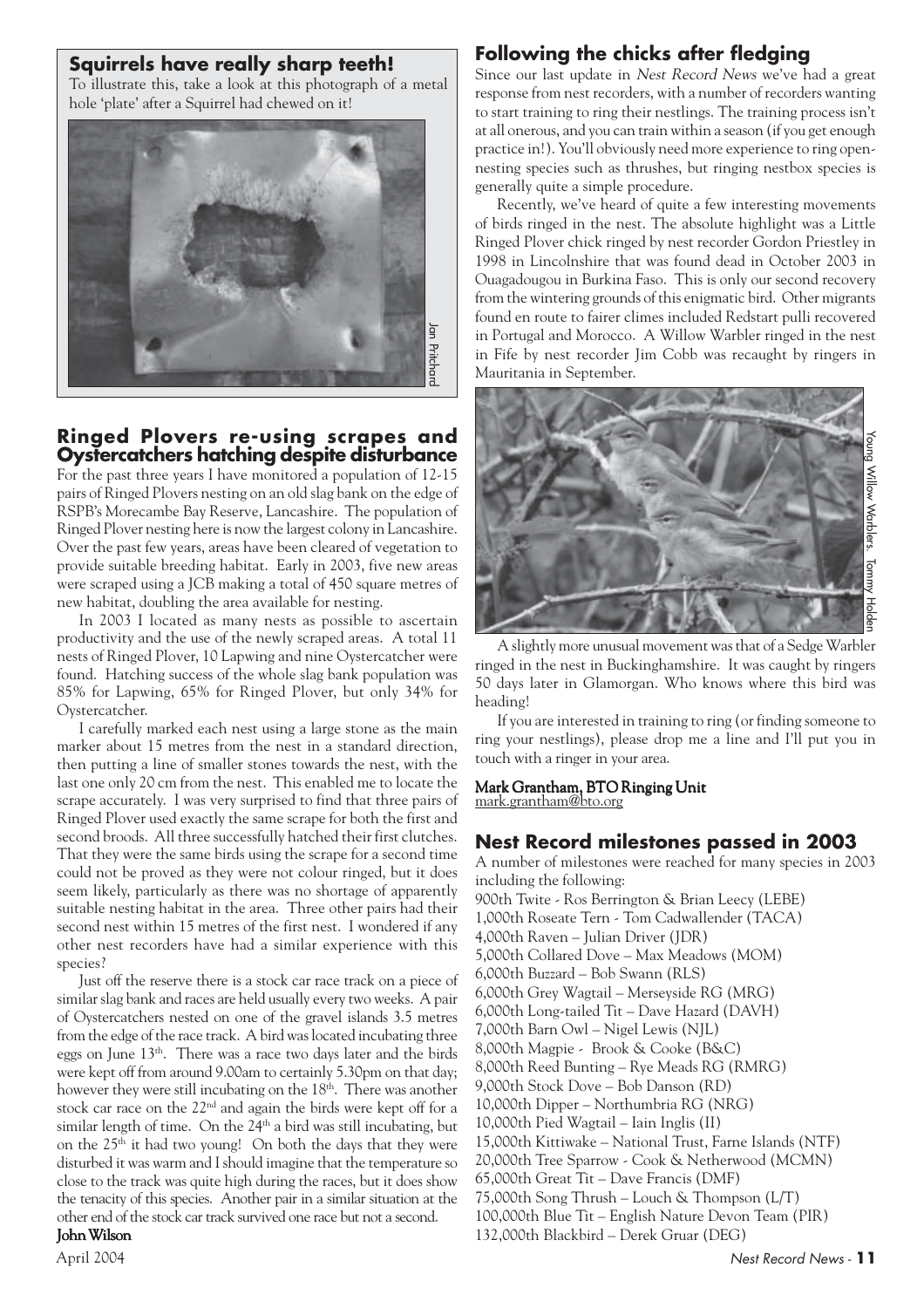## **Stones in nests**

It is not unusual for stones to be a part of a Lapwing's nest material, as can be seen from this photograph. However, the photographer, Noel Elms, reports on the first Lapwing nest, from over 30 years of his nest recording, where he has found a stone incorporated as part of a clutch (and actually being incubated).



"…I made the first visit to the Lapwing nest in a beet field in Norfolk in June (2003). The nest contained one chick, recently hatched and still wet, three eggs and an egg-shaped pebble forming part of the normal circular arrangement of a wader clutch. The pebble and the eggs were warm to the touch and all were clearly being incubated. Visiting the nest the following day, I found that nothing had changed. The hen Lapwing was still on the nest and both the pebble and the eggs were warm to the touch. A visit the following day revealed that both adults and the single chick were well away from the nest area and the nest contents were cold, the female's attempts to hatch the remaining eggs had failed…"

Noel continued:

"…The reason for this unusual behaviour can only be conjecture, as is the failure of the other eggs to hatch. It is not unknown for eggs laid on or among stones to be damaged while being turned during incubation. This may well have been the reason for failure in this instance when the eggs come up against an unusually heavy and immovable nest companion."

Coincidentally, we also received a second report of this phenomenon in 2003. Alan Martin wrote to say that whilst checking some gull and Common Tern nests, also in June, he found some that had stones in the nest cups: "…At least one nest had a mixture of eggs and stones, but the rest just had stones. We found the same situation last year and assumed that it was egg collectors. We have improved the security at the site this year to the extent that I think it is highly unlikely that any egg collectors could get to these nests without us knowing. Is it possible that the birds are doing it themselves when for example the eggs are predated?"

About this, Humphrey Crick comments:

There is a reference in Irish Birds (vol 4:561) about a Little Tern "incubating" a stone, although they didn't know how it had got there. But they mention an article in Auk (97:898-899) in which a study found that pebbles the size of eggs occurred in 15-20% of nests, with clutches of one or two eggs of Common Terns. This, they suggested, provided a stimulus for incubation by a species that usually has three incubation patches for three eggs. The author (Coulter) provided a little bit of evidence that the birds actively rolled egg-sized stones into their nests: he moved an egg from one nest to another, reducing the clutch to two, then found that the bird was restless and that a stone was rolled into the nest.

If any other nest recorders have come across stones in nests please could they let us know, as it would be interesting to see how widespread this phenomenon is among different groups of birds.

## **What's going on in there?**

So what happens when a bird sits on an egg? Although at first glance it appears that incubation is quite simple, the transference of heat from the adult to the egg is actually an extraordinarily complex process. It is regulated by the adult's own heat production and the blood flow to the brood patch. The temperature of the egg is also influenced by the amount of heat generated by the metabolic processes of the embryo.

During incubation, eggs lose approximately 16% of their original weight. Under most conditions this weight loss is fairly constant, being mainly caused by the loss of water vapour from the developing embryo. Incubation time and the daily changes in egg density are influenced by egg shape, nest situation and the incubation behaviour of the parent.

The porous egg shell enables oxygen to pass into the egg and allows carbon dioxide to be excreted. As the embryo develops, it absorbs protein and water from the albumen (the 'white') and fat and protein from the yolk.

Of course, as nest recorders will know, the length of the incubation varies considerably between species. Incubation periods of species monitored by the NRS vary from 8-13 days in Garden Warbler to 30-34 days in Barn Owl. Birds of prey and owls start incubating shortly after the first egg is laid, and hatching is staggered over several days. Small birds often wait until the clutch is complete before incubating so that the chicks all hatch on the same day.

Towards the end of incubation, the developing chick within the egg may start calling to the parents. This is particularly noticeable in waders (and at this stage nest recorders will be able to record 'PE' 'pipping/calling from the egg'). When the chick is ready to hatch, it will use its egg tooth to 'star' the egg, and 'saw' and peck its way out...

…then the chick takes its first breath of fresh air!



Common Tern chick. George Candelin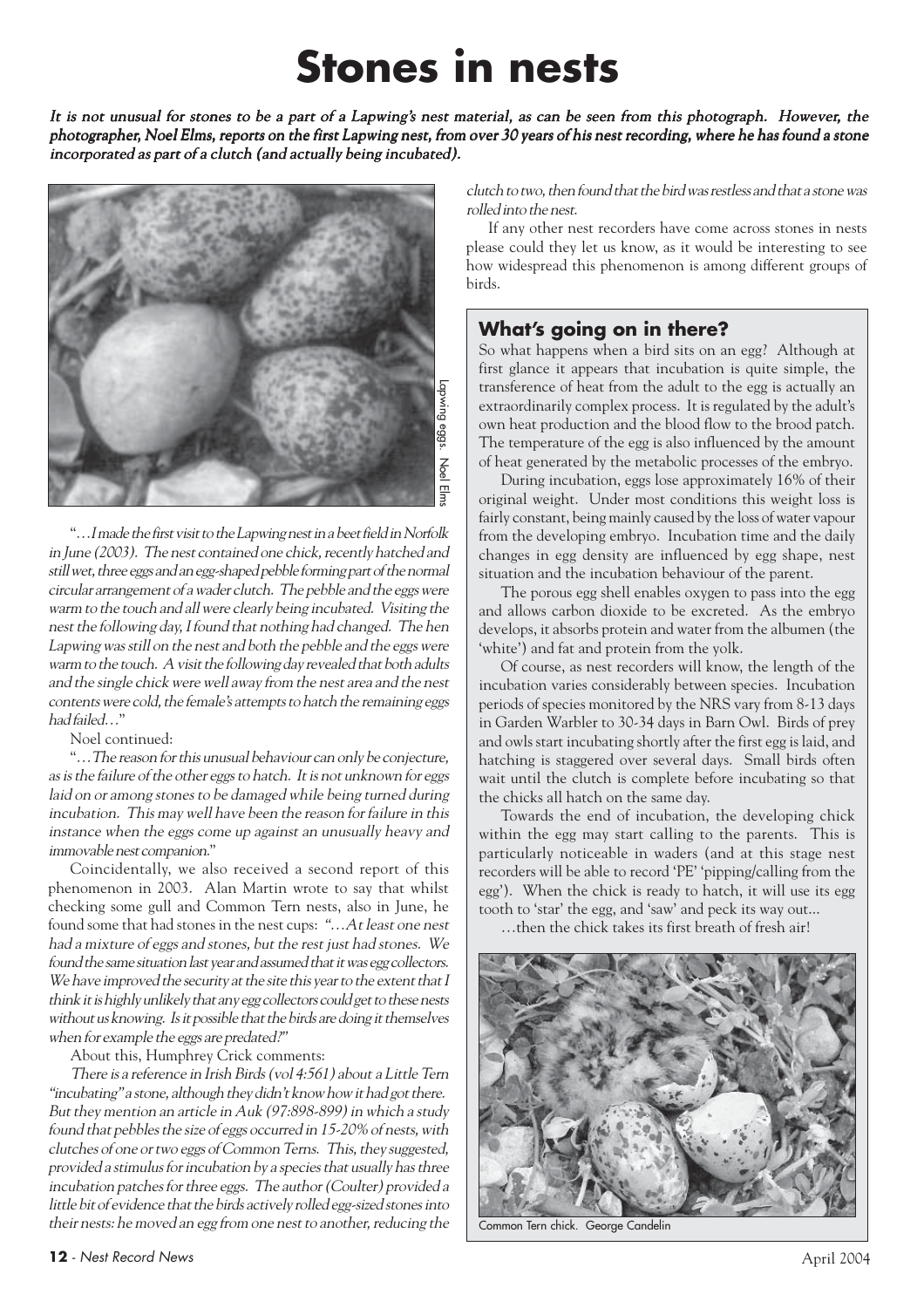## **2003 weather report**

Early spring warmth, extreme summer heat, and growing drought through the year posed challenging nesting conditions for many birds. David Glue summarises the 2003 breeding season in relation to the weather.

#### **Barn Owl and Robin nesting attempts span the New Year**

The mild winter of 2002/03 aided successful late nesting attempts by Stock Dove, Barn Owl and Greenfinch, among others (October-December 2002). New Year surprises included free-flying broods of Robin, Woodpigeon and Tawny Owl (see BTO News 246).

Unseasonal warmth over Christmas week, when temperatures lifted to a balmy 15°C, then a record-topping 18°C at Aboyne (Grampian) in the third week of January, prompted surprise egglaying by Tawny Owls as widely as Cheshire, Gwent, Nottingham and Aberdeen. Pairs were fuelled by an abundance of small rodents, themselves bolstered by a bumper crop of beech mast and other wild fruits. Other early clutches started in the New Year were confined mainly to the milder protected environments of suburbia and sheltered hamlets, including those by Mallard (Herts, Central London), Robin (York, Leicester) and Blackbird (Southampton, Surrey, Pembroke). By the close of a dry, sunny February, further clutches had been laid by thrushes, corvids and Egyptian Goose, among others.

#### **Tits and flycatchers falter in chilly May downpours**

Spring proper arrived from 12 March. Anticyclones anchored over or close to, the UK heralded a 40-day-long largely rain-free spell for many parts. Consistent warmth by day prompted a surge in egglaying among grebes, Grey Heron, dabbling duck and thrushes in the third week, with clutches started by Woodcock (Wilts), Dipper (Gwynedd), Long-eared Owl (Derbys), Woodlark (Norfolk) and Stonechat (Dorset) by the month's end. April maintained the pleasantly warm theme with daytime temperatures 2°C above average (warmest April since 1987), but brood losses among Robin, Song Thrush and Pied Wagtail were attributed to sharp frosts under clear night skies. Growing drought conditions took their toll, remarkably the quarter February-April the driest since the notorious 1976. Corvids struggled with parched spring soils, Rook and Chough deferring egg laying in advanced lined nests. Tinder dry sections of heath, moor and forest, in active use by breeding waders, game birds, pipits and chats, were seriously damaged by fires in SW Scotland, N England, Wales and S Scotland. Occupied nests of Hen Harrier, Short-eared Owl, Curlew and Twite, among others, were destroyed in blazes. In sharp contrast, temperatures see-sawed in May, to the detriment of many UK songbirds, notably nestboxusers. Successive Atlantic fronts moving slowly across the UK brought prolonged 'tropical' deluges. Sharp frosts (temperatures dipping to -4.3°C at Glascarnoch on 16th) hit nesting tits, Pied Flycatchers, certain finches, leaf and scrub warblers (in contrast to the essentially frost-free May 2002), with heavy losses in parts at all stages of the nesting process.

#### **Migrants and residents slow to repair early losses**

Pioneer pairs of Blackcap, Chiffchaff and Swallow, back promptly at some traditional sites, enjoyed early successes. However, many spring migrants were delayed by adverse cyclonic wet weather in North Africa and Iberia, as detected by BTO Migration Watch. Heavy downpours throughout the UK from mid May, causing flash flooding and swollen water courses, led to locally high losses among upland plovers, Merlin and Ring Ouzel, inland colonies of Blackheaded Gull and Common Tern, and streamside nesting wagtails, Kingfisher and Reed Bunting. As ever, seabirds enjoyed mixed fortunes. Many, including Kittiwake and certain auks, were slow to return to their breeding ledges. Little Tern and Roseate Tern, in Wales and NE England respectively, achieved their highest breeding success in recent times. In contrast, Arctic Tern on Shetland endured another disastrous year, once again attributed to a lack of sand eels and over-fishing. Conditions generally improved in June, a persistent warm subtropical airflow across the UK lifting daytime temperatures 1.7°C above normal values. Encouragingly, Little Egret, Mediterranean Gull, Bittern and Firecrest were all successful at new sites. Avocet bred for the first time in South Wales, Peregrine as far east as Lincolnshire and, while the UK's newest gannetry comprising five nests, was established on The Noup, Westray (Orkney).

#### **Corncrake and Nightjar profit from midsummer scorcher**

Consistent heat in July, when day and night temperatures were 1.1°C and 1.7°C above average, helped to boost aerial and soil-invertebrate food supplies and, initially, boosted late-breeding species. Checks at nest boxes revealed welcome replacement broods among Great Tit, Nuthatch and Pied Flycatcher, if invariably small in size. Searing midsummer heat, with temperatures topping 30°C countrywide during 9-10th and 13-16th July, brought mixed fortunes. Swift raised many broods of two and three young before quickly departing south. The hot steamy tropical heat of August may have improved insect food supplies, enabling Nightjar, Reed Warbler and Spotted Flycatcher to fledge second broods (much as in 2002) with a few granivorous Linnet, Yellowhammer and Tree Sparrow going on to rear third families. Progressively more parched conditions, as searing temperatures touched l00°F in SE England for the first time in the UK on 10 August, finally took their toll. Exposed broods of Robin, Swallow and House Martin, normally heat tolerant in the garden and farm environments, perished while clutches of Great Crested Grebe, terns and diving duck, exposed by falling water levels, fell victim to roving foxes, feral cats and badgers. Dry, hot conditions meant certain flying insects (including aphids) and soil invertebrates (notably earthworms) were in short supply, possibly to the detriment of hirundines and thrushes respectively. Nesting activity remained low among waterfowl, doves, Swallow and House Martin, despite clement late Indian summer warmth in September and a balmy early October, as a season that initially had promised so much, drew to a close. David Glue



T H J/BTO Collection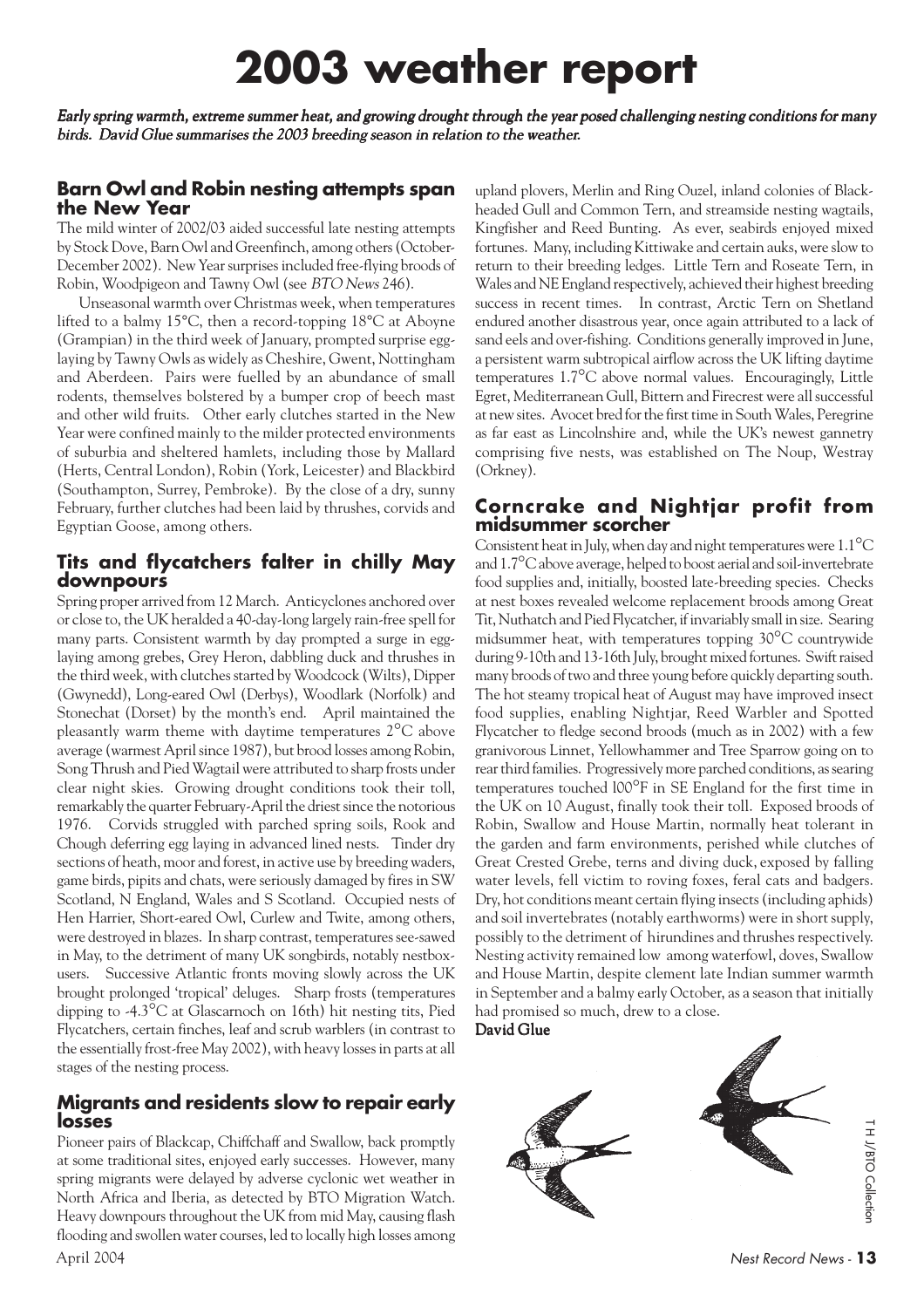## **News roundup**

## **David Glue is the 2003 Tucker Medallist**



We are delighted to report that long-term staff member David Glue was awarded the prestigious BTO Tucker Medal in 2003. This was presented for his services to the Trust over 35 years, during which time he has been at the forefront of developing schemes such as GBFS, WeBS and, of

course, our own NRS. Before having to be discontinued his very detailed feedback letters were eagerly awaited by many nest recorders.

We feel sure that you will want to echo the Nest Records Unit's appreciation to David for his unceasing support of the NRS over the years, and his continuing enthusiasm. Congratulations, David. This medal is very well deserved.

## **Don't miss out!**

No fewer than four articles about the Nest Record Scheme featured in BTO News during 2003. This full-colour publication provides an excellent overview of the considerable fieldwork that BTO members and staff carry out. We notice that back issues of BTO News are always 'snapped up' when we take them to conferences. So avoid the rush and contact Chris Morley chris.morley@bto.org for a sample copy!

#### **(Very) early birds (and 'National Nest Box Week' 2005)**

Every year during 14-21 February the BTO runs 'National Nest Box Week'. Media coverage this year has been exceptional, and the NRS has been given a good 'plug' several times. The Nest Records Officer was interviewed on 'Drive Time' on 'Radio 5 Live' in February, and early nesting was featured as part of the main news on Radio 4.

Many nest recorders assist us with NNBW each year by sending in their reports of early nesting birds. The most bizarre of these in 2004 was a report (which was so weird that we had to check it carefully) of four young Blue Tits that fledged in January!

If you come across any really early nesters in 2005, please let the Nest Records Officer know straight away. Thank you.



## **Thank you**

Thank you to those nest recorders who have enclosed a donation to the work of the Trust with their card submissions this year. This is very much appreciated.

#### **A 'Collection' of Nest Recorders? What are you called?**

Every year we get asked a few questions that stump us! This year we were asked what somebody who nest records is called. Humphrey Crick came up with 'Nidiologist', but strictly speaking this would be someone who studies the nests themselves. (Don't forget to read the 'National Nest Reference Collection' info opposite!) Peter Beaven came across an old book on nests which referred to the subject as 'Caliology'. If you know or can suggest any other names, please let us know!

#### **How your Nest Record data are used**

Ever wondered what happens to your nest record cards after they arrive at the Nunnery? Amongst many other things, your valuable nest record data are used to produce the tables in the Breeding Birds in the Wider Countryside: Their Conservation Status report www.bto.org/birdtrends

This report provides a wealth of information about the trends in numbers and breeding performance for the UK's birds. (The graphs to look at are the clutch size, brood size, egg stage failure rate, chick stage failure rate and laying date). We hope to show how we get the data ready for analysis in future editions of Nest Record News!

#### **The NRS Yahoo! Forum**

We have now set up an email discussion group for nest recorders, using the well-established Yahoo! Groups website. The purpose of the NRS Forum is to promote discussion and to allow the exchange of ideas and news amongst BTO nest recorders. The site has been operating since July 2003 and all nest recorders that we had an email address for were invited to join.

Membership of the groups is free, and both registered BTO nest recorders and ringers are welcome to join the NRS Forum. Please note that all messages are moderated by the Nest Records Officer before they are posted.

If you are not already a member of the Yahoo! Groups you will have to join before you can subscribe to the NRS Forum. Joining is easy: visit the website at http://uk.groups.yahoo.com and click on the New Users' link and follow the on-screen instructions. To subscribe to the group simply send an email to nrsforum-subscribe@yahoogroups.com To post a message send it to nrsforum@yahoogroups.com Since the site was set up some really interesting (and very useful) discussions have been started on a very wide range of subjects. Recent 'Threads' have included information on finding Chaffinch nests, safe recording of Nuthatch nests, and creating Willow Tit boxes to name but three. Other nest recorders have used the opportunity to discuss the results and observations from their 2003 breeding season. This is something that has not really been possible before now (except at conferences and through personal contacts). We hope you find the Forum enjoyable and informative. We always welcome new messages on nest-related subjects at any time, particularly those that generate enthusiasm and encouragement for those taking part in the Nest Record Scheme!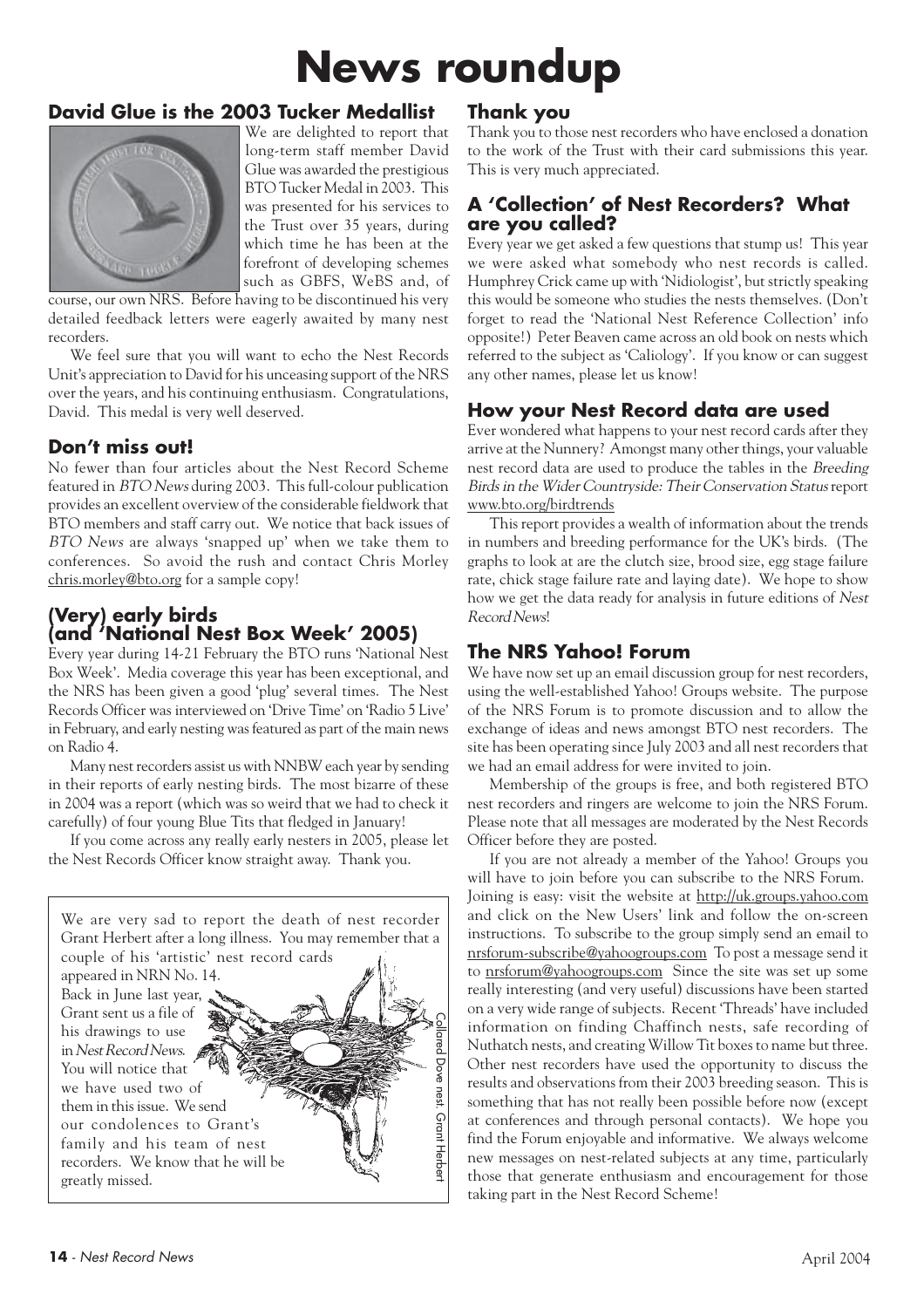#### **The BTO is you! (and please tell your friends!)**

Over 70% of nest recorders are already BTO members. Whilst, of course, we always welcome nest records from non-members, we do recommend that you join if you have not already done so. Not only does this provide valuable financial support to the work of the Trust, but you will also benefit by receiving (amongst other things) BTO News six times a year. This now contains regular reports and articles based on the work of the Nest Record Scheme. Please contact Chris Morley, the Membership Secretary chris.morley@bto.org at Thetford for a membership application form.

## **Photos of chicks of known age**

We are trying to improve the quality of our instruction materials for nest recorders and would be very pleased to hear from anyone who has photographs of nestlings of known age. If you have (or can take) photographs of chicks that would help other nest recorders, please let the Nest Records Officer know. However, please don't bombard us with images yet. Just let us know what you have available (we need to have a structure in place to deal with all of the returns!).

#### **The Barn Owl Monitoring Programme (BOMP)**

The programme continues and over 800 Barn Owl sites are now being monitored. The second Barn Owl Bulletin has just been published. If you would like a copy, please contact the Nest Records Officer.

#### **How many young are produced in nestboxes each year in the UK?**

As part of the publicity produced for National Nest Box Week 1997, the late Chris Mead estimated that in excess of 1,000,000 young birds were produced in nestboxes in the UK each year. As the slogan for NNBW this year was "Britain Still Needs More Holes", please show your copy of the new Nestbox Guide to your friends!

## **Green Jiffy bags!**

As many of you will have noticed, we are attempting to cut down on the use of Jiffy bags. The record so far is a bag that has been used for eight postal journeys (although it is now starting to look a little tired). If possible, please use an envelope that can be reused when sending in your nest record cards to the Nunnery. Thank you.

Alternatively (and preferably!) please consider using IPMR for your nest recording, in which case you'll save on both paper and postage!

#### **Cleaning out nestboxes and the Law**

Section 1(1)(c) of the Wildlife and Countryside Act 1981makes it an offence for anyone to take or destroy the egg of any wild bird. However, following an article published in Nest Record News in 1995, the Department of the Environment made special provision for those who need to clean out nestboxes containing abandoned eggs. This is now legal provided it is carried out between 1 August and 31 January. The eggs must be destroyed promptly and cannot be kept or sold. (These details originally appeared in Nest Record News No. 11, pages 16-17 and No. 12, page 18).

#### **The National Nest Reference Collection (Glasgow University Hunterian Museum)**



Since my appeal in the last issue of Nest Record News, significant additions have been made to our collection both of nests and photographic images of nests. Very many thanks to all those nest recorders and others who sent us either of these.

The collection now comprises about 700 nests of 64 species, and nearly 100 photographic images of a further 33 species – a total of 800 or so 'specimens' of nearly 100 species.

Exciting acquisitions this season have been Black Redstart, Crossbill (both Scottish & Common), Crested Tit, and a Magpie nest from Portsmouth made almost entirely of wire 'wall ties' from a nearby building site. However, we are keen to be able to show local and regional variation. We are therefore pleased to have been sent small groups of nests of some species, including House Sparrow, Tree Sparrow, and Yellow Wagtail.

Our aim is to create a reference collection of the nests of British breeding birds that will be a research and educational resource for anyone who cares to visit. I regularly make use of the collection for undergraduate student studies. This year it is on the selectivity of moss species by Chaffinch and Long-tailed Tit and



its possible significance. We are beginning to become better known, and have had two visitors this autumn wishing to publish information on bird nests, one an artist and book illustrator from Japan.

The collection is still growing. If you would like to help, or would like more information about the collection, please contact me:

Dr Mike Hansell Division of Environmental & Evolutionary Biology University of Glasgow Glasgow G12 8QQ Tel. 0141 330 4779 e-mail: M.Hansell@bio.gla.ac.uk

[Mike happened to mention to me that their current nest 'wish' list includes Bearded Tit, Corn Bunting and Wheatear. Maybe some of our nest recorders can help them with these? Ed]